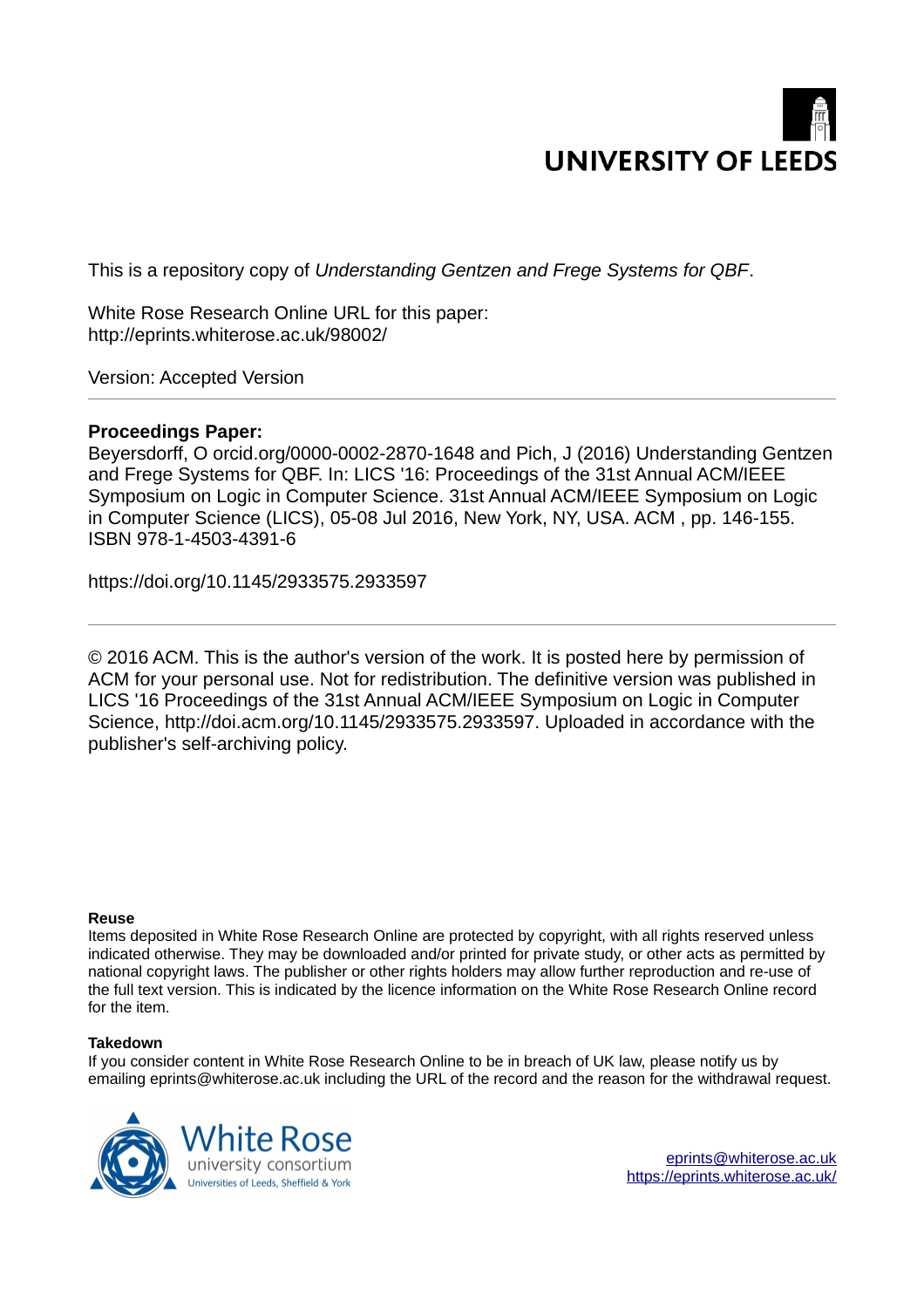# Understanding Gentzen and Frege Systems for QBF

Olaf Beyersdorff Ján Pich

School of Computing, University of Leeds, United Kingdom {o.beyersdorff,j.pich}@leeds.ac.uk

# Abstract

Recently Beyersdorff, Bonacina, and Chew [10] introduced a natural class of Frege systems for quantified Boolean formulas (QBF) and showed strong lower bounds for restricted versions of these systems. Here we provide a comprehensive analysis of the new extended Frege system from [10], denoted  $EF + \forall$ red, which is a natural extension of classical extended Frege EF.

Our main results are the following: Firstly, we prove that the standard Gentzen-style system  $G_1^*$  p-simulates  $EF + \forall$ red and that G<sup>\*</sup> is strictly stronger under standard complexity-theoretic hardness assumptions.

Secondly, we show a correspondence of  $EF + \forall$ red to bounded arithmetic:  $EF + \forall$ red can be seen as the non-uniform propositional version of intuitionistic  $S_2^1$ . Specifically, intuitionistic  $S_2^1$  proofs of arbitrary statements in prenex form translate to polynomial-size  $EF + \forall$ red proofs, and  $EF + \forall$ red is in a sense the weakest system with this property.

Finally, we show that unconditional lower bounds for  $EF + \forall$ red would imply either a major breakthrough in circuit complexity or in classical proof complexity, and in fact the converse implications hold as well. Therefore, the system  $EF + \forall$ red naturally unites the central problems from circuit and proof complexity.

Technically, our results rest on a formalised strategy extraction theorem for  $\overline{\mathsf{EF}} + \forall$  red akin to witnessing in intuitionistic  $S_2^1$  and a normal form for  $EF + \forall$ red proofs.

*Categories and Subject Descriptors* F.2.2 [*Analysis of algorithms and problem complexity*]: Nonnumerical Algorithms and Problems—Complexity of proof procedures

General Terms Proof complexity, bounded arithmetic, quantified Boolean formulas

*Keywords* QBF proof systems, sequent calculus, Frege systems, intuitionistic logic, strategy extraction, lower bounds, simulations

### 1. Introduction

*Proof complexity* addresses the main question of how hard it is to prove theorems in a given calculus, in particular: what is the length of the shortest proof of a given theorem in a fixed formal system, typically comprised of axioms and rules. This research bears tight and fruitful connections to computational complexity (separating complexity classes in an approach known as Cook's programme

CONF 'yy Month d–d, 20yy, City, ST, Country

Copyright © 20yy ACM 978-1-nnnn-nnnn-n/yy/mm...\$15.00<br>DOI: http://dx.doi.org/10.1145/nnnnnnn.nnnnnnnn

[20]), to first-order logic (theories of bounded arithmetic [19, 31]), as well as to practical SAT- and QBF-solving [15].

While the bulk of activity in proof complexity concerns propositional proofs, there has been intense research during the last decade employing proof-complexity methods to further logics, most notably non-classical logics (cf. [7]) and proof complexity of quantified Boolean formulas (QBF).

Recent research in *QBF proof complexity* has been largely triggered by exciting advances in QBF solving—powerful algorithms that solve large classes of formulas from industrial applications. Compared to SAT solving, due to the PSPACE completeness of QBF the success of QBF solvers even extends to further fields such as planning [24, 36] and formal verification [5]. To model the strengths of modern QBF solvers, a number of resolution-based proof systems have been recently suggested and analysed from a proof complexity perspective (cf. [3, 8, 9, 11]).

While we have a relatively good understanding of these weak resolution-type systems, much less is known for strong proof systems, and this judgement applies to both propositional and QBF proof complexity. There are two main approaches for designing strong calculi: via sequent-style systems (Gentzen's LK [25]) and axiom-rule based systems known as Frege or Hilbert-type calculi [20]. In propositional logic, both Gentzen and Frege systems are equivalent from a proof complexity point of view [20, 31].

The situation is more intricate for QBF; and indeed the main aim of the present paper is to shed light on this topic.

*Gentzen systems for QBF* were already introduced in the late 80's by Krajíček and Pudlák [32], of which we use slightly modified versions  $G_i$  and  $G_i^*$  due to Cook and Morioka [18]. These systems are known to be strictly more powerful than QBF resolution [23], but lower bounds are out of reach with current techniques.

As for strong propositional systems, the main source of information on QBF Gentzen systems stems from their correspondence to Buss' theories of bounded arithmetic [13, 18, 32]. This correspondence allows to translate first-order formulas into sequences of QBFs, and indeed first-order proofs in  $S_2^i$  or  $T_2^i$  to polynomialsize  $G_i^*$  or  $G_i$  proofs, respectively [18, 32], thus providing the main tool to construct short propositional proofs.

On the other hand, *QBF Frege systems* were only developed very recently [10]. Their definition is very elegant, adding to classical Frege just one single ∀red rule for managing quantifiers, leading to the QBF system Frege +  $\forall$ red. Alternatively, they can be seen as substitution Frege systems with substitutions allowed just for universally quantified variables.

As for classical Frege, the strength of Frege +  $\forall$ red can be calibrated by allowing different classes of formulas (or more directly Boolean circuits [28]) as their underlying objects. With a novel technique [8, 10], uncovering a new and direct relation between circuit complexity and proof complexity, very strong lower bounds have been obtained for QBF Frege, the strongest of which yields an exponential lower bound for  $AC^0[p]$ -Frege +  $\forall$ red. In sharp contrast, the strongest lower bound in the propositional world holds for

Permission to make digital or hard copies of part or all of this work for personal or classroom use is granted without fee provided that copies are not made or distributed for profit or commercial advantage and that copies bear this notice<br>and the full citation on the first page. Copyrights for components of this work owned by others than +1 (212) 869-0481. Copyright 20yy held by Owner/Author. Publication Rights Licensed to ACM.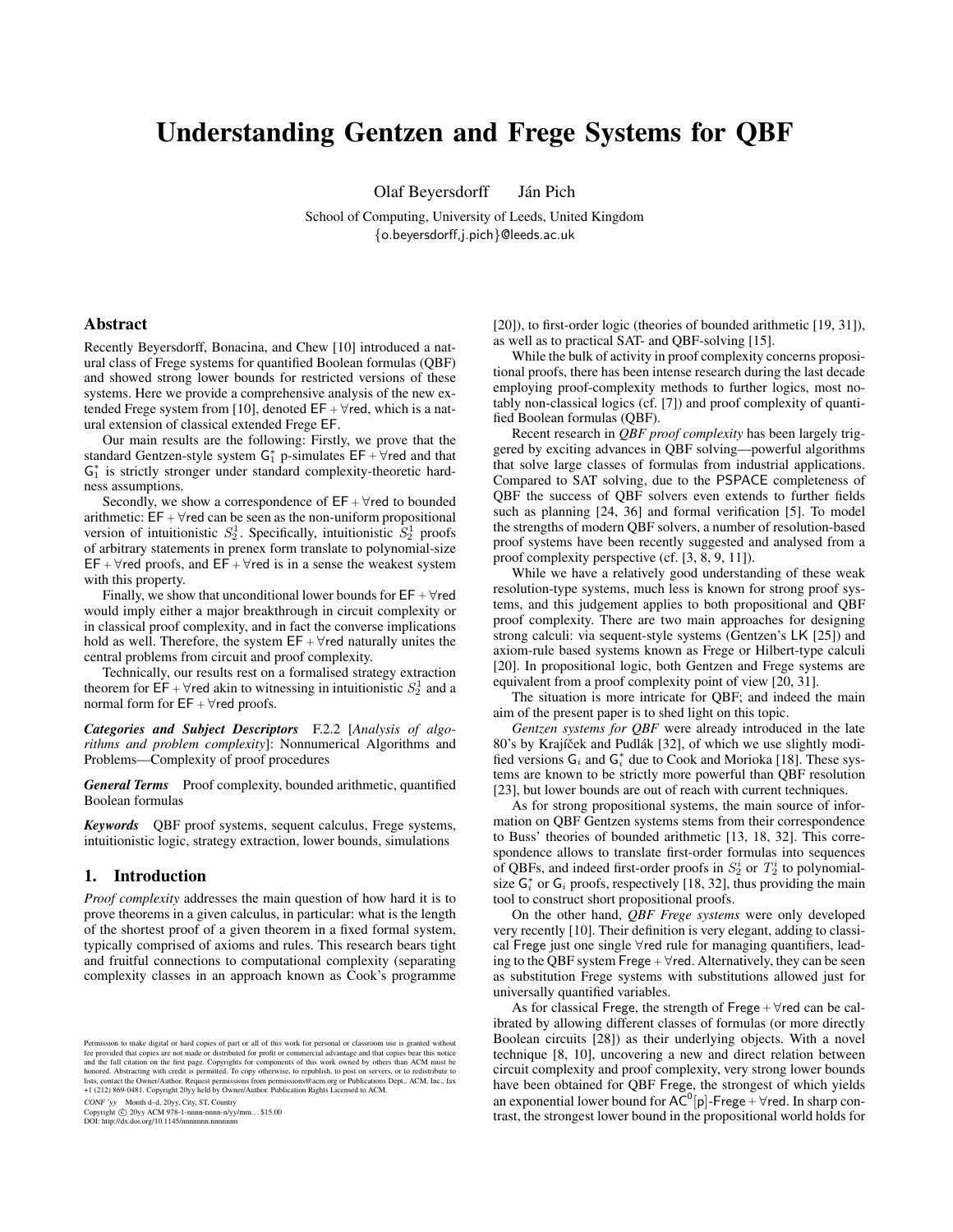

Figure 1. The simulation order of QBF Gentzen and Frege systems

AC<sup>0</sup>-Frege [1, 33, 35], while lower bounds for the stronger  $AC^0[p]$ -Frege constitute a major problem, open for more than twenty years.

This exciting development prompts us to target at a better understanding of the new QBF Frege systems. What is their relation to the well-studied QBF Gentzen calculi? Does QBF Frege also admit a correspondence to bounded arithmetic? Can we push lower bounds even beyond the current state-of-the-art bound for  $AC^0[p]$ -Frege +  $\forall$ red from [10]?

In this paper we give answers to all of these three questions.

#### 1.1 Our contributions

Below we summarise our main contributions of this paper, sketching the main results and techniques.

A. Gentzen vs. Frege in QBF: simulations and separations. In classical proof complexity Frege and Gentzen's sequent system LK are p-equivalent, i.e., proofs can be efficiently translated between the systems [20]. In contrast, our findings show a more complex picture for QBF. We concentrate on the most important standard Gentzen-style systems  $G_0^*$  and  $G_1^*$  as well as the QBF Frege systems Frege +  $\forall$ red and EF +  $\forall$ red, forming QBF analogues of the classical Frege and extended Frege system EF from [20].

For these four systems the following picture emerges (cf. Figure 1): We prove that  $G_1^*$  p-simulates  $E\overline{F} + \forall$ red (Theorem 5.1) and likewise  $G_0^*$  p-simulates Frege +  $\forall$ red (although the latter under a slightly more relaxed notion of p-simulation, Theorem 5.2). On the other hand, the converse simulations are unlikely to hold. Under a variety of standard complexity-theoretic assumptions we show that EF +  $\forall$ red is incomparable to both  $G_0^*$  and  $G_0$  (Theorems 3.1, 3.4, 3.3, 3.5). Hence, unlike in the propositional framework, Gentzen appears to be stronger than Frege in QBF.

While all these separations make use of complexity-theoretic assumptions, it will be very hard to improve these results to unconditional lower bounds (see C. below). However, since we use a number of unrelated and indeed partly incomparable assumptions, our separations seem very plausible.

B. QBF Frege corresponds to intuitionistic logic. The strongest tool for an understanding of classical Frege as well as propositional and QBF Gentzen systems comes from their correspondence to bounded arithmetic [19, 31]. Here we show such a correspondence between  $EF + \forall$ red and first-order intuitionistic logic  $\overline{IS_2^1}$ , introduced in [14, 22]. For this first-order arithmetic formulas are translated into sequences of QBFs [32].

Our main result on the correspondence states that translations of arbitrarily complex prenex theorems in  $IS_2^1$  admit polynomialsize  $EF + \forall$ red proofs (Theorem 7.1). Informally, this says that all  $IS_2^1$  consequences can be efficiently derived in  $EF + \forall$ red, and moreover,  $EF + \forall$ red is the weakest system with this property.

The second facet of the correspondence is that  $I_{S_2}^1$  can prove the correctness of  $EF + \forall$ red in a suitable encoding (Theorem 7.2), and in a certain sense  $EF + \forall$ red is the strongest proof system that is provably sound in the theory  $IS_2^1$ .

Technically, the correspondence as well as the simulation results mentioned under A. above rest on a formalisation of the Strategy Extraction Theorem for QBF Frege systems from [10]. This strategy extraction result states that for formulas provable in  $EF + \forall$ red one can compute witnesses for all existential quantifiers with Boolean circuits that can be efficiently extracted from the  $EF + \forall$ red proof.

We provide two formalisations for this result: one in first-order logic, where we formalise strategy extraction in  $S_2^1$  (Theorem 4.1), and a second more direct one, where we construct Frege proofs for the witnessing properties (Theorem 4.3). While the second formalisation applies to more systems and gives the simulation structure detailed in A., the first formalisation is stronger and enables the correspondence to  $IS_2^1$ .

Although intuitionistic bounded arithmetic was already developed by Buss in the mid 80's [14], no propositional counterpart of this theory was found so far—in sharp contrast to most other arithmetic theories [19]. As we show here, the missing piece in the puzzle is the recent QBF Frege system  $EF + \forall$ red.

Indeed, the appealing link between  $IS_2^1$  and  $EF + \forall$ red comes via their witnessing properties: similarly as  $EF + \forall$ red has strategy extraction for arbitrarily complex QBFs [10], the theory  $IS_2^1$  admits a witnessing theorem for arbitrary first-order formulas [22].

C. Characterising lower bounds for QBF Frege. The main question left open by the recent advances in strong QBF lower bounds [10] is whether *unconditional* lower bounds can be obtained for Frege +  $\forall$ red or even EF +  $\forall$ red. We show here that such a result would imply either a major breakthrough in circuit complexity (a lower bound for non-uniform  $NC^1$  or even P/poly) or a major breakthrough in propositional proof complexity (lower bounds for classical Frege or even EF); and in fact the opposite implications hold as well (Theorem 8.1).

This means that the problem of lower bounds for QBF Frege very naturally unites the hardest problem in circuit complexity with the hardest problem in proof complexity. Indeed, by our simulations shown in A. this also means that a lower bound for any of the QBF Gentzen systems  $G_i$  or  $G_i^*$  for  $i \geq 1$  would imply either a circuit lower bound or a lower bound for propositional Frege.

This is conceptually very interesting as a direct connection between progress in circuit complexity and proof complexity has been often postulated (cf. [4]). Our results show that this connection directly manifests in Frege <sup>+</sup> ∀red, thus highlighting that Frege +  $\forall$ red is indeed a natural and important system.

Technically, this result uses a normal form that we achieve for Frege  $+ \forall$ red proofs: these can be decomposed into a classical Frege proof followed by a number of ∀red steps (Theorem 6.1). We further show that even ∀red steps suffice that only substitute constants (Theorem 6.3).

Conceptually, our work draws on the close interplay of ideas and techniques from proof complexity, computational complexity, and bounded arithmetic; and it is really the interaction of these areas and techniques that form the technical basis of our results (which enforces us also to include rather extensive preliminaries).

#### 1.2 Organization

In Section 2 we provide background on proof complexity, bounded arithmetic, and QBF Gentzen and Frege systems. We prove the conditional separations and the simulations in Sections 3 and 5, respectively. Section 4 formalizes strategy extraction in QBF Frege in  $S_2^1$  and Frege, and Section 6 derives from this a normalisation of  $EF + \forall$ red proofs. This enables us to show the correspondence between the theory  $IS_2^1$  and  $\textsf{EF} + \forall$  red in Section 7. Finally, in Sec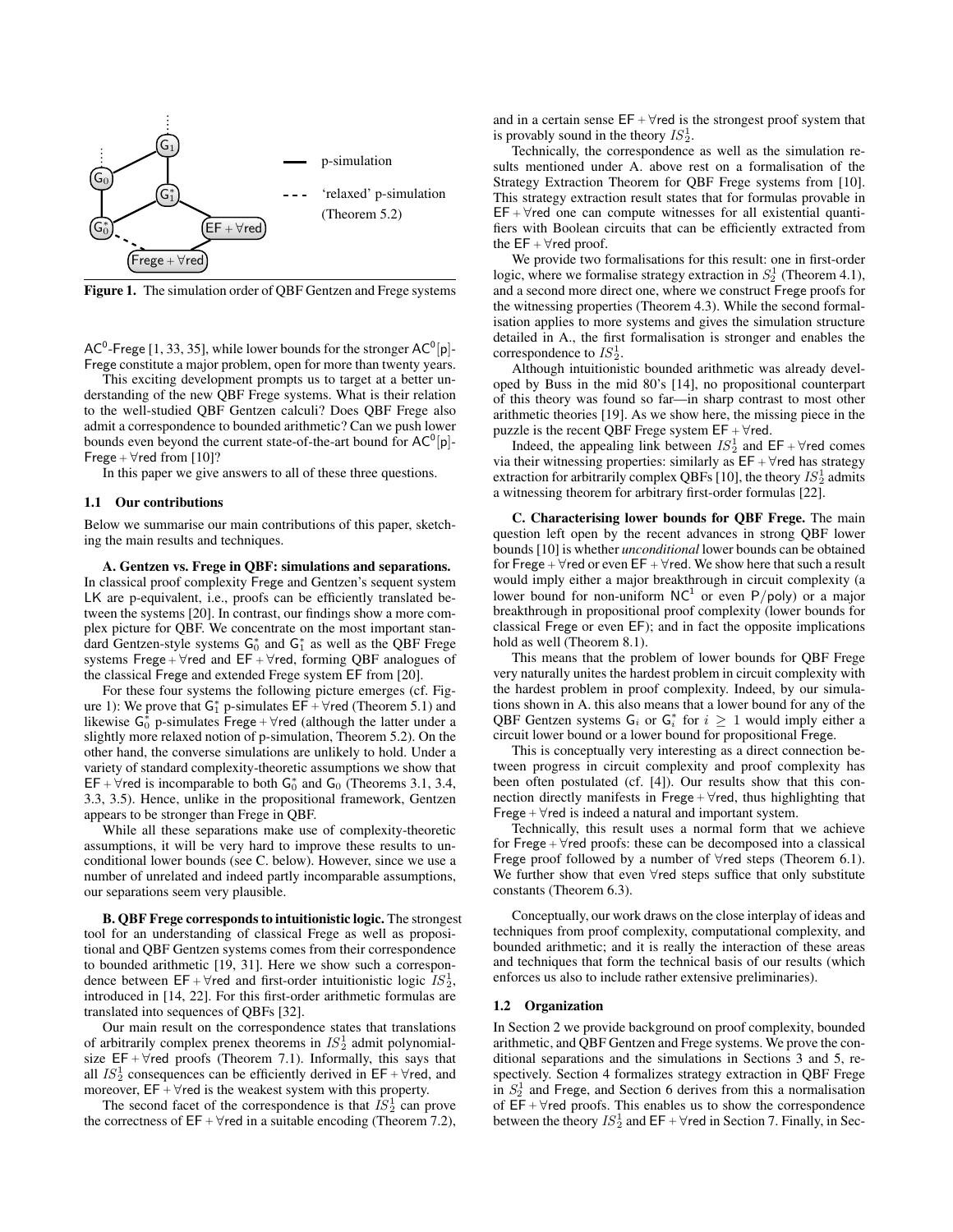tion 8 we give the characterization of Frege +  $\forall$ red and EF +  $\forall$ red lower bounds in terms of lower bounds for Boolean circuits or propositional Frege.

#### 2. Preliminaries

#### 2.1 Notions from computational complexity

We use standard notation and concepts from computational complexity (cf. [2]). In particular, we use the circuit class  $P/poly$  of functions computed by polynomial-size Boolean circuits and the class  $NC<sup>1</sup>$  of functions computed by polynomial-size circuits of logarithmic depth (cf. [37]). We say that a function is hard for P/poly if it is not computable by a sequence of polynomial-size circuits.

By  $\mathsf{FP}^{\Sigma_{i}^{\mathsf{p}}}[O(\log n)]$  we denote the set of functions computed by a polynomial-time Turing machine making at most  $O(\log n)$ queries to a  $\Sigma_i^p$ -oracle. FP $\Sigma_i^p$  is defined analogously but without the restriction on the number of queries.

#### 2.2 Notions from proof complexity

Proof systems. According to [20] a *proof system* for a language L is a polynomial-time onto function  $P: \{0,1\}^* \to \mathcal{L}$ . Each string  $\phi \in \mathcal{L}$  is a *theorem* and if  $P(\pi) = \phi$ ,  $\pi$  is a *proof* of  $\phi$  in P. Given a polynomial-time function  $P: \{0,1\}^* \rightarrow \{0,1\}^*$  the fact that  $P(\{0,1\}^*) \subseteq \mathcal{L}$  is the *soundness property* for  $\mathcal L$  and the fact that  $P({0,1}^*) \supseteq \mathcal{L}$  is the *completeness property* for  $\mathcal{L}$ .

Proof systems for the language TAUT of propositional tautologies are called *propositional proof systems* and proof systems for the language TQBF of true QBF formulas are called *QBF proof systems*. Equivalently, propositional proof systems and QBF proof systems can be defined respectively for the languages UNSAT of unsatisfiable propositional formulas and FQBF of false QBF formulas, in this second case we call them *refutational*.

Given two proof systems  $P$  and  $Q$  for the same language  $\mathcal{L}, P$ *p-simulates*  $Q$  (denoted  $Q \leq_p P$ ) if there exists a polynomial-time function t such that for each  $\pi \in \{0,1\}^*$ ,  $P(t(\pi)) = Q(\pi)$ . Two systems are called p-equivalent if they p-simulate each other.

A proof system P for L is called *polynomially bounded* if there exists a polynomial p such that every  $x \in \mathcal{L}$  has a P-proof of size  $\leq p(|x|)$ .

Frege systems. Frege proof systems are the common 'textbook' proof systems for propositional logic based on axioms and rules [20]. The lines in a Frege proof are propositional formulas built from propositional variables  $x_i$  and Boolean connectives  $\neg$ ,  $\wedge$ , and ∨. A Frege system comprises a finite set of axiom schemes and rules, e.g.,  $\phi \lor \neg \phi$  is a possible axiom scheme. A Frege *proof* is a sequence of formulas where each formula is either a substitution instance of an axiom, or can be inferred from previous formulas by a valid inference rule. Frege systems are required to be sound and implicationally complete. The exact choice of the axiom schemes and rules does not matter as any two Frege systems are pequivalent, even when changing the basis of Boolean connectives [20] and [31, Theorem 4.4.13]. Therefore we can assume w.l.o.g. that modus ponens is the only rule of inference.

Usually Frege systems are defined as proof systems where the last formula is the proven formula. Equivalently, we can view them as refutation Frege systems where we start with the negation of the formula that we want to prove and derive a contradiction, and we switch between the two different formulations when convenient.

A number of subsystems and extensions of Frege have been considered in the literature (cf. [4]). An elegant framework for these systems was introduced by Jeřábek [28], where  $C$ -Frege directly operates with circuits from the set  $C$  using a finite set of derivation Frege rules. For example, if there are no restrictions on  $C$  then  $C$ -Frege is p-equivalent to the extended Frege system EF, cf. [28].

If C is restricted to formulas, i.e.,  $C = NC<sup>1</sup>$ , then C-Frege is just Frege. Throughout the paper, whenever we speak of EF we indeed mean P/poly-Frege and Frege stands for  $N\overline{C}^1$ -Frege.

Sequent calculus. Gentzen's sequent calculus [25] is another classical proof system, both for first-order and propositional logic (cf. [31]). Propositional sequent calculus LK operates with sequents  $\Gamma \longrightarrow \Delta$  with the semantic meaning  $\bigwedge_{\phi \in \Gamma} \phi \models \bigvee_{\psi \in \Delta} \psi$ . An important rule in LK is the cut rule

$$
\frac{\Gamma \longrightarrow \Delta, A \qquad A, \Gamma \longrightarrow \Delta}{\Gamma \longrightarrow \Delta}
$$
 (cut rule)  
where A is called the cut formula.

LK is well known to be p-equivalent to Frege (cf. [31]).

#### 2.3 Quantified Boolean formulas

*Quantified Boolean formulas* (QBF) extend propositional formulas by propositional quantifiers  $\forall x \cdot \phi(x)$  with the semantic meaning  $\phi(0) \wedge \phi(1)$ , and  $\exists x. \phi(x)$  meaning  $\phi(0) \vee \phi(1)$ .

The quantifier complexity of QBFs is captured by sets  $\Sigma_i^q$  and  $\Pi_i^q$ , which are defined inductively.  $\Sigma_0^q = \Pi_0^q$  is the set of quantifierfree propositional formulas,  $\Sigma_{i+1}^q$  is the closure of  $\Pi_i^q$  under existential quantification, and  $\Pi_{i+1}^q$  is the closure of  $\Sigma_i^q$  under universal quantifiers.

Often it is useful to think of a QBF  $Q_1X_1 \ldots Q_kX_k$ .  $\phi$  as a *game* between the *universal* and the *existential player*. In the i-th step of the game, the player  $Q_i$  assigns values to all the variables  $X_i$ . The existential player wins the game iff the matrix  $\phi$ evaluates to 1 under the assignment constructed in the game. The universal player wins iff the matrix  $\phi$  evaluates to 0. Given a universal variable u with index i, a *strategy for* u is a function from all variables of index  $\langle i \text{ to } \{0,1\} \rangle$ . A QBF is false iff there exists a *winning strategy* for the universal player, i.e. if the universal player has a strategy for all universal variables that wins any possible game [27], [2, Sec. 4.2.2].

#### 2.4 Sequent calculi for QBF

*Quantified propositional calculus* G, as defined by Cook and Morioka [18], extends Gentzen's classical propositional sequent calculus LK, cf. [31, Chapter 4.3], by allowing quantified propositional formulas in sequents and by adopting the following extra quantification rules for ∀-introduction

$$
\frac{\phi(x/\psi), \Gamma \longrightarrow \Delta}{\forall x. \phi, \Gamma \longrightarrow \Delta} \quad (\forall\text{-}I) \qquad \frac{\Gamma \longrightarrow \Delta, \phi(x/p)}{\Gamma \longrightarrow \Delta, \forall x. \phi} \quad (\forall\text{-}r)
$$

and ∃-introduction

$$
\frac{\phi(x/p), \Gamma \longrightarrow \Delta}{\exists x. \phi, \Gamma \longrightarrow \Delta} \quad (\exists \text{-}l) \qquad \frac{\Gamma \longrightarrow \Delta, \phi(x/\psi)}{\Gamma \longrightarrow \Delta, \exists x. \phi} \quad (\exists \text{-}r).
$$

For the rules  $\forall$ -l and  $\exists$ -r,  $\phi(x/\psi)$  is the result of substituting  $\psi$ for all free occurrences of x in  $\phi$ . The formula  $\psi$  may be any quantifier-free formula (i.e., without bounded variables) that is free for substitution for x in  $\phi$  (i.e., no free occurrence of x in  $\phi$  is within the scope of a quantifier  $Qy$  such that y occurs in  $\psi$ ). The variable p in the rules  $\forall$ -r and  $\exists$ -l must not occur free in the bottom sequent.

For  $i \geq 0$ ,  $G_i$  is a subsystem of G with cuts restricted to prenex  $\Sigma_i^q \cup \Pi_i^q$ -formulas.  $G_i^*$  denotes the subsystem of  $G_i$  allowing only tree-like proofs.

The systems G and  $G_i$  were originally introduced slightly differently, cf. [30–32], not restricting the formulas  $\psi$  in  $\forall$ -l and ∃-r to be quantifier-free, and defining  $G_i$  as the system G allowing only  $\Sigma_i^q$ . formulas in sequents. Hence,  $G_i$ 's could not prove all true QBFs. We will, however, use the redefinition of these systems by Cook and Morioka [18].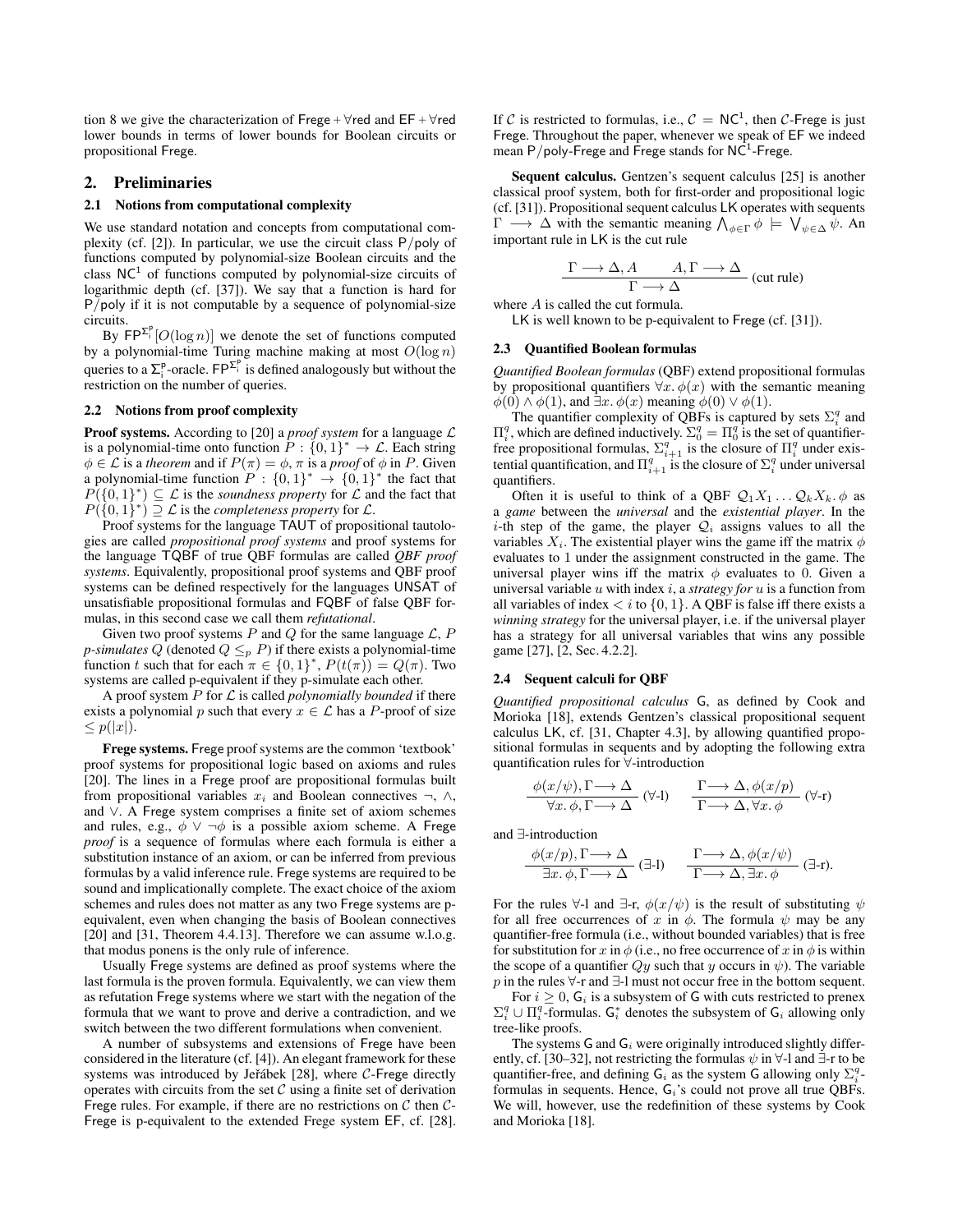Notably, (for Cook and Morioka's definition) Jeřábek and Nguyen [29] showed that the system  $G_i$  with cuts restricted to prenex  $\sum_{i=1}^{q}$ -formulas is p-equivalent to  $G_i$  with cuts restricted to prenex  $\Pi_i^{\dot{q}}$ -formulas and p-equivalent to  $G_i$  with cuts restricted to (not necessarily prenex)  $\sum_{i=1}^{q} \cup \prod_{i=1}^{q}$ -formulas. Moreover these equivalences hold as well for the tree-like versions of these systems.

Cook and Morioka [18] also proved that their definition of  $G_i$ is p-equivalent to  $G_i$  from [32] for  $i \geq 0$  and prenex  $\Sigma_i^q \cup \Pi_i^q$ formulas (so by [29] also for non-prenex ones).

On propositional formulas  $G_0$  is p-equivalent to Frege and  $G_1$ is p-equivalent to the Extended Frege system EF, cf. [31].

Finally, the systems  $G_i$  and  $G_i^*$  have quite constructive *witness*ing properties. Whenever there are polynomial-size  $G_1^*$  proofs of formulas  $\exists y. A_n(x, y)$  for  $A_n(x, y) \in \Sigma_1^q$ , there exist polynomialsize circuits  $C_n$  witnessing the existential quantifiers, i.e., the formula  $A_n(x, C_n(x))$  holds, cf. [18, Theorem 7]. In case of  $G_0$  the circuits witnessing  $\Sigma_1^q$ -formulas are from NC<sup>1</sup>, cf. [18, Theorem 9]. The witnessing theorems can be generalized to systems  $G_i^*$  and  $G_i$ for  $i \geq 1$  w.r.t.  $\Sigma_i^q$ -formulas and witnessing functions corresponding to higher levels of the polynomial hierarchy.

#### 2.5 Frege systems for QBF

An alternative way how to define reasoning with QBFs was given in [10] by using systems denoted as  $C$ -Frege +  $\forall$ red.  $C$ -Frege +  $\forall$ red is a refutational proof system augmenting the classical  $C$ -Frege system by a  $\forall$ red rule. Formally, a C-Frege +  $\forall$ red refutation of a QBF Q.  $\phi$  is a sequence of circuits  $L_1, \ldots, L_l \in \mathcal{C}$  where  $L_1 = \phi$ ,  $L_l = \emptyset$ , and each  $L_i$  is derived from previous  $L_i$ 's using the inference rules of C-Frege or using the following ∀red rule

$$
\frac{L_j(u)}{L_j(u/B)}\ (\forall \text{red})
$$

where  $u$  is a universal variable that is the innermost (wrt. the quantifier prefix Q) among the variables of  $L_j$ , and  $B \in \mathcal{C}$  is a circuit that contains only variables left of  $u$ . In particular,  $C$ -Frege +  $\forall$ red does not manipulate the prefix of the given QBF, so it proves only QBFs in prenex form.

In principle, variables not quantified in the prefix of a QBF might appear in its  $C$ -Frege +  $\forall$ red refutation as consequences of C-Frege rules. However, all such variables can be substituted by arbitrary constants without changing the proven QBF. Therefore, we assume that there are no such 'redundant' variables.

If there are no restrictions on C, we denote C-Frege +  $\forall$ red as EF +  $\forall$ red. If C is restricted to formulas, we speak of Frege +  $\forall$ red.

Note that C-Frege +  $\forall$ red is essentially a refutational substitution Frege system SF, cf. [31], with substitutions allowed only for rightmost universally quantified variables.

In Section 6.1 we will show that in fact restricting the substituting circuit  $B$  to constants  $0, 1$  results in a p-equivalent proof system denoted C-Frege +  $\forall$ red<sub>0,1</sub>.

A characteristic property of the  $C$ -Frege +  $\forall$ red systems is the so called *Strategy Extraction Theorem*. The theorem obtained in [10] says that whenever there is a C-Frege +  $\forall$ red refutation  $\pi$  of a QBF  $\exists x_1 \forall y_1, \ldots, \exists x_k \forall y_k. \phi(x_1, \ldots, x_k, y_1, \ldots, y_k)$ , then there are  $O(|\pi|)$ -size witnessing circuits  $C_1, \ldots, C_k \in \mathcal{C}$  satisfying

$$
\bigwedge_{i=1}^n (y'_i \leftrightarrow C_i(x_1,\ldots,x_i,y'_1,\ldots,y'_{i-1},\pi))
$$
  

$$
\rightarrow \neg \phi(x_1,\ldots,x_n,y'_1,\ldots,y'_n).
$$

#### 2.6 Bounded arithmetic

In first-order logic we will work with the language  $L = \{0, S, +, \cdot, \leq \}$  $,\lfloor \frac{x}{2} \rfloor, |x|, \#$  where the function  $|x|$  is intended to mean 'the length of the binary representation of x' and  $x \# y = 2^{|x| \cdot |y|}$ .

A quantifier is bounded if it has the form  $\exists x \cdot x \leq t$  or  $\forall x \cdot x \leq t$ for  $x$  not occurring in the term  $t$ . A bounded quantifier is sharply bounded if t has the form |s| for some term s. By  $\Sigma_0^b$  (= $\Pi_0^b$  =  $\Delta_0^b$ ) we denote the set of all formulas in the language L with all quantifiers sharply bounded. For  $i \geq 0$ , the sets  $\sum_{i=1}^{b}$  and  $\Pi_{i+1}^{b}$ are defined inductively.  $\Sigma_{i+1}^b$  is the closure of  $\Pi_i^b$  under bounded existential and sharply bounded quantifiers, and  $\Pi_{i+1}^b$  is the closure of  $\Sigma_i^b$  under bounded universal and sharply bounded quantifiers. That is, the complexity of bounded formulas in the language L (formulas with all quantifiers bounded) is defined by counting the number of alternations of bounded quantifiers, ignoring the sharply bounded ones. For  $i > 0$ ,  $\Delta_i^b$  denotes  $\Sigma_i^b \cap \Pi_i^b$ .

Bounded formulas capture the polynomial hierarchy: for any  $i > 0$  the *i*-th level  $\sum_{i=1}^{p}$  of the polynomial hierarchy coincides with the sets of natural numbers definable by  $\Sigma_i^b$ -formulas. Dually for  $\Pi_i^{\text{p}}$  and  $\Pi_i^{\text{b}}$ .

Buss [13] introduced theories of bounded arithmetic  $S_2^i$ ,  $T_2^i$  for  $i \geq 1$  in the language L. The axioms of  $S_2^i$  consist of a set of basic axioms defining properties of symbols from  $L$ , cf. [31], and length induction  $\Sigma_i^b$ -LIND, which is the following scheme for  $\Sigma_i^b$ formulas A (or equivalently, for  $A \in \Pi_i^b$ , in which case we speak of  $\Pi_i^b$ -LIND):

$$
A(0) \land \forall x. (A(x) \to A(x+1)) \to \forall x. A(|x|).
$$

Theories  $T_2^i$  are defined similarly, but here the induction scheme is

$$
A(0) \land \forall x. (A(x) \to A(x+1)) \to \forall x. A(x)
$$

for  $A \in \Sigma_i^b$ .

 $T_2^i$  proves the totality of  $\mathsf{FP}^{\Sigma_i^p}$  functions, cf. [31, Theorem 6.1.2]. More precisely, for any  $f \in \mathsf{FP}^{\Sigma_i^p}$  there is a  $\Sigma_{i+1}^b$ -formula  $f(x) = y$  such that  $T_2^i \vdash \forall x \exists y. f(x) = y$ . In the same way,  $S_2^i$  proves the totality of functions in  $\mathsf{FP}^{\Sigma_i^p}[O(\log n)]$ , cf. [31, Theorem 6.2.2]. By Parikh's theorem,  $T_2^i \vdash \exists y. f(x) = y$  implies  $T_2^i \vdash \exists y. |y| \leq p(|x|) \land f(x) = y$  for some polynomial p, and the same is true for  $S_2^i$  (cf. [13, 34]).

 $S_2^i$  can be seen as a first-order non-uniform version of  $G_i^*, i \geq 1$ . Firstly, for  $j \geq 1$  any  $\sum_{j=1}^{b}$ -formula  $\phi(x)$  can be translated into a sequence  $\|\phi(x)\|^n$  of  $\Sigma_j^q$ -formulas, where n denotes the size of the input x in binary (cf. [31, Definition 9.2.1]). Then, for  $i, j \ge 1$ whenever  $S_2^i$  ⊢ A for  $A \in \Sigma_j^b$ , there is a polynomial p such that formulas  $\|A\|^n$  have  $\mathsf{G}_i^*$ -proofs of size  $p(n).$  This also holds for  $T_2^i$ in place of  $S_2^i$  if  $G_i^*$  is replaced by  $G_i$ . The ability to use arbitrary  $j$  is due to Cook and Morioka [18, Theorem 3] who generalized a standard result, cf. [31, Theorem 9.2.6], which worked for  $j = i$ .

If  $A \in \Pi_1^b$ , we abuse notation and also denote by  $||A||^n$  the propositional formulas obtained as in  $||A||^n$ , but leaving the universally quantified variables free.  $S_2^1 \vdash A$  for  $A \in \Pi_1^b$  implies that  $S_2^1$  proves the existence of polynomial-size  $G_1^*$ -proofs of propositional formulas  $||A||^n$ , cf. [31, Theorems 9.2.6 and 9.2.7].

#### 3. Separating Gentzen and Frege for QBF

We start with proving a number of conditional separations between Gentzen and Frege systems for QBF. As we will show later in Section 8, improving these separations to unconditional results tightly corresponds to major open problems in circuit complexity and proof complexity.

#### 3.1 Formulas easy in Gentzen, but hard in Frege

We first provide three different properties that are easy for QBF Gentzen systems, but hard for  $EF + \forall$ red. Our first conditional result shows that there are  $\Sigma_2^q$ -formulas with polynomial-size  $G_1^*$ proofs but no polynomial-size  $EF + \forall$ red proofs, and this result generalises to stronger systems.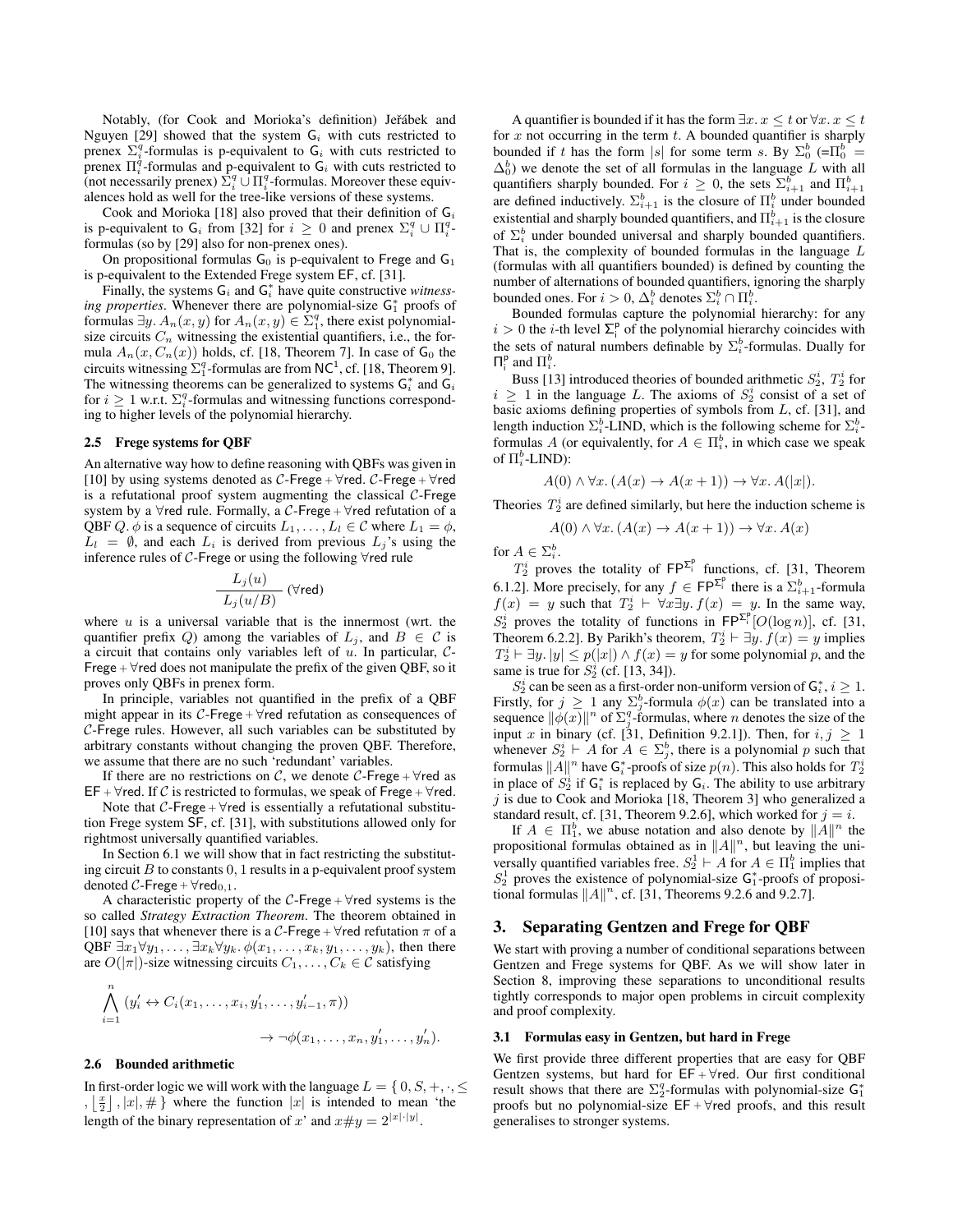**Theorem 3.1.** *Let*  $i \geq 1$ *. Assume*  $f \in \mathsf{FP}^{\Sigma_i^p}$  *is hard for* P/poly. *Then formulas*  $||\exists y. |y| \leq p(|x|) \land f(x) = y||^n$ , where p is *a* polynomial and  $f(x) = y$  is expressed by a  $\sum_{i=1}^{b}$ -formula, *have polynomial-size* G<sup>i</sup> *proofs and require super-polynomial-size*  $\mathsf{EF} + \forall$  red *proofs.* If  $f \in \mathsf{FP}^{\Sigma_{\mathsf{F}}^{\mathsf{p}}}[\mathit{O}(\log n)]$  then  $\mathsf{G}_i$  can be replaced  $by G_i^*$ .

*Proof.* As  $T_2^i$  proves the totality of  $\mathsf{FP}^{\Sigma_i^p}$  functions [13], it proves the totality of  $\hat{f}$  and the proof can be transformed into a sequence of polynomial-size  $G_i$  proofs [18, 32]. If the totality of  $f$  can be shown by polynomial-size proofs in  $EF + \forall$ red, then, by the Strategy Extraction Theorem [10],  $f$  is in P/poly.

Similarly,  $S_2^i$  proves the totality of  $\mathsf{FP}^{\Sigma_i^p}[O(\log n)]$  functions and such proofs translate into sequences of polynomial-size  $G_i^*$ proofs [13, 18, 32]. П

It seems that the separation above of  $G_1^*$  and  $EF + \forall$ red by  $\Sigma_2^q$ -formulas cannot be improved to  $\Sigma_1^q$ -formulas as it is tight in the following sense. If we had  $\Sigma_1^q$ -formulas  $\exists y. A_n(x, y)$  with polynomial-size  $G_1^*$  proofs but without polynomial-size  $\overline{\mathsf{EF}} + \forall \mathsf{red}$ proofs, this would imply that EF is not polynomially bounded: by the witnessing theorem for  $G_1^*$ , cf. [18, Theorem 7], there would be polynomial-size circuits  $C_n$  such that formulas  $A_n(x, C_n(x))$  are true, and so  $\neg A_n(x, C_n(x))$  would be hard to refute in EF.

 $G_1^*$  and  $EF + \forall$ red can be conditionally separated also on the bounded collection scheme.

**Definition 3.2.** *The* bounded collection scheme  $BB(\phi)$  *is the formula*

 $\exists i < |a|, \exists w < t(a), \forall u < a, \forall j < |a|. (\phi(i, u) \rightarrow \phi(j, [w]_j))$ 

*where*  $\phi(i, u)$  *is a formula which can have other free variables,*  $[w]_i$  *is the j-th element of the sequence coded by w, and*  $t(a)$ *is a concrete* L*-term depending on the choice of the encoding of sequences.*

Roughly,  $BB(\phi)$  says that u's witnessing  $\phi(i, u)$  can be collected in a sequence w:

$$
\forall i < |a|, \exists u < a, \ \phi(i, u) \to \exists w < t(a), \forall j < |a|, \ \phi(j, [w]_j).
$$

**Theorem 3.3.**  $G_1^*$  has polynomial-size proofs of  $||BB(\phi)||^n$  for  $\text{all } \phi \in \Sigma_1^b$ . In contrast, there exists  $\phi \in \Sigma_1^b$  such that formulas  $||BB(\phi)||^n$  are hard for  $EF + \forall$ red *unless each polynomial-time permutation with* n *inputs can be inverted by polynomial-size circuits with probability*  $\geq 1 - 1/n$ *.* 

*Proof.* The upper bound follows from the  $S_2^1$ -provability of  $BB(\phi)$ for  $\phi \in \Sigma_1^b$ , cf.[13, Theorem 14], and its transformation to  $\mathsf{G}_1^*$ proofs [18, 32].

For the lower bound we will use a result by Cook and Thapen [21] showing that Cook's theory PV does not prove  $BB(\phi)$  for all  $\phi \in \Sigma_0^b$  unless factoring is in probabilistic polynomial time.

Let  $a = 2^n$  and  $\phi(i, u)$  be the formula  $f(u) = [y]_i$  for a polynomial-time permutation  $f$  (defined by a  $\Sigma_1^b$  formula), and y encoding a sequence of  $n$  strings of length  $n$ .

Assume that EF +  $\forall$ red has polynomial-size proofs of  $||BB(\phi)||^n$ . By the Strategy Extraction Theorem [10] there are polynomial-size circuits  $B, C$  such that

$$
\exists u < 2^n. f(u) = [y]_{C(y)} \to \forall j < n. f([B(y)]_j) = [y]_j.
$$

To invert f we proceed as follows. Given  $z \in \{0,1\}^n$ , pick randomly *n* strings  $s_i \in \{0,1\}^n$  and let  $i_0$  be a position such that  $Pr_{y \in \{0,1\}^d}[C(y) = i_0] \le 1/n$  where d is the number of inputs in C. Define  $y_{z,s}$  to be the sequence of elements  $z, f(s_1), \ldots, f(s_{n-1})$ ordered so that  $[y_{z,s}]_{i_0} = z$  and let  $x_{z,s}$  be the sequence of  $z, s_1, \ldots, s_{n-1}$  ordered so that  $f([x_{z,s}]_i) = [y_{z,s}]_i$  for  $i \neq i_0$ .

Then  $Pr_{z,s_1,...,s_n \in \{0,1\}^d}[C(y_{z,s}) = i_0] \leq 1/n$ . Therefore, with probability  $\geq 1 - 1/n$ ,  $f([x_{z,s}]_{C(y_{z,s})}) = [y_{z,s}]_{C(y_{z,s})}$  and  $f([B(y_{z,s})]_{i_0})=z.$ 

While the previous two results exhibited formulas easy for  $G_1^*$ and hard for  $\vec{EF} + \forall$ red, we now show that even  $G_0^*$  can prove  $\Sigma_2^q$ . formulas hard for  $EF + \forall$ red (modulo hardness of factoring).

For this we use a result by Bonet, Pitassi, and Raz [12], who showed that Frege systems do not admit the so called feasible interpolation property unless factoring of Blum integers is solvable by polynomial-size circuits. (A Blum integer is the product of two distinct primes, which are both congruent 3 modulo 4.)

**Theorem 3.4.** *There are*  $\Sigma_2^q$ -formulas with polynomial-size  $G_0^*$ *proofs. However, assuming factoring of Blum integers is not computable by polynomial-size circuits, these formulas require* EF <sup>+</sup> ∀red *proofs of super-polynomial size.*

*Proof.* In [12] it is shown that there are propositional formulas  $A_0(x, y)$ ,  $A_1(x, z)$  with common variables x such that  $A_0(x, y)$  $A_1(x, z)$  have polynomial-size Frege proofs but, unless factoring of Blum integers is computable by polynomial-size circuits, there are no polynomial-size circuits  $C(x)$  recognizing which of  $A_0(x, y)$  or  $A_1(x, z)$  holds for a given x.

Frege is p-equivalent to  $G_0^*$  on propositional formulas [31] and so it is possible to derive in  $G_0^*$  the sequents in Figure 2.

Therefore, the  $\Sigma_2^q$ -formulas

$$
\exists b \,\forall y, u. \left( (A_0(x, y) \wedge b) \vee (A_1(x, u) \wedge \neg b) \right)
$$

have polynomial-size  $G_0^*$  proofs.

If these formulas had polynomial-size  $EF + \forall$ red proofs, then, by the Strategy Extraction Theorem [10], there would be polynomialsize circuits computing  $b$  from  $x$  and thus recognizing which of  $A_0(x, y)$ ,  $A_1(x, u)$  holds. П

We remark that the assumptions of Theorems 3.3 and 3.4 are stronger than the assumption of Theorem 3.1. However, while factoring forms a good candidate for a one-way function, it is not known if the existence of one-way functions implies the existence of one-way permutations.

#### 3.2 Formulas hard in Gentzen, but easy in Frege

We now give the opposite separation, exhibiting formulas (conditionally) hard for  $\mathsf{G}_0$ , but easy for  $\mathsf{EF} + \forall$ red. Thus  $\mathsf{G}_0^*$  and  $\mathsf{G}_0$  appear to be incomparable to  $EF + \forall$ red.

**Theorem 3.5.** If  $P$ /poly  $\neq NC^1$  then there are  $\sum_{i=1}^{q}$ -formulas with *polynomial-size*  $EF + \forall$ red *proofs but without polynomial-size*  $G_0$ *proofs.*

*Proof.* Let f be a function in P/poly. Then  $EF + \forall$ red has simple polynomial-size proofs of  $\Sigma_1^q$  formulas  $\exists y, \exists z. f(x) = y$  expressing the totality of  $f$  with auxiliary variables  $z$  representing nodes of a polynomial-size circuit computing f. The  $E\overline{F}$  +  $\forall$ red proof refutes the propositional formula  $f(x) \neq y$  by gradually replacing each variable from  $z$ ,  $y$  by the circuit it represents.

If the totality of f had polynomial-size  $G_0$  proofs, by the  $\Sigma_1^q$ witnessing property, cf. [18, Theorem 9],  $f$  would be in NC<sup>1</sup>.

Notably, in Section 6 we show that Frege +  $\forall$ red and EF +  $\forall$ red are p-equivalent to their tree-like versions. This is open for  $G_0$  and  $G_1$ , thus providing some further evidence for the incomparability of Gentzen and Frege in QBF.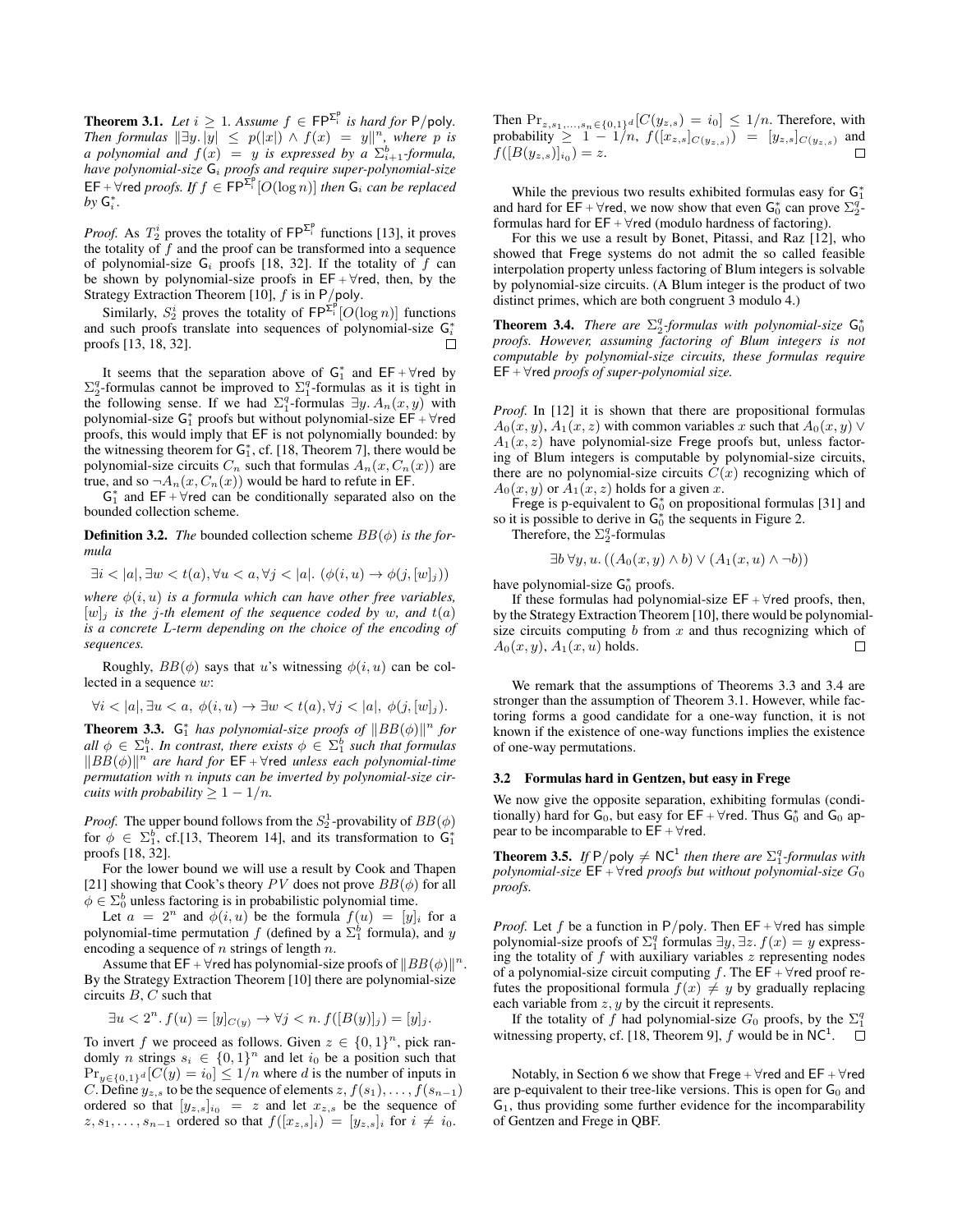| $\longrightarrow A_0(x,y), A_1(x,z)$                                                                                                                                       |
|----------------------------------------------------------------------------------------------------------------------------------------------------------------------------|
| $\longrightarrow (A_0(x, y) \wedge \neg 0) \vee (A_1(x, u) \wedge 0), (A_0(x, v) \wedge \neg 1) \vee (A_1(x, z) \wedge 1)$                                                 |
| $\longrightarrow \forall y, u. ((A_0(x, y) \wedge \neg 0) \vee (A_1(x, u) \wedge 0)), (A_0(x, v) \wedge \neg 1) \vee (A_1(x, z) \wedge 1))$                                |
| $\longrightarrow \forall y, u. ((A_0(x, y) \wedge \neg 0) \vee (A_1(x, u) \wedge 0)), \forall y, u. ((A_0(x, y) \wedge \neg 1) \vee (A_1(x, u) \wedge 1))$                 |
| $\longrightarrow \exists b \forall y, u. ((A_0(x, y) \land \neg b) \lor (A_1(x, u) \land b)), \exists b \forall y, u. ((A_0(x, v) \land \neg b) \lor (A_1(x, z) \land b))$ |
| $\longrightarrow \exists b \forall y, u. ((A_0(x, y) \wedge \neg b) \vee (A_1(x, u) \wedge b))$                                                                            |

Figure 2. The  $G_0^*$  derivation in the proof of Theorem 3.4

#### 4. Formalized strategy extraction

In order to prove that  $G_1^*$  p-simulates  $EF + \forall$ red we first formalize the Strategy Extraction Theorem from [10]. We provide two different formalizations, one in  $S_2^1$  and another one directly in EF. Both are sufficient for the simulation result. These formalizations guarantee that the extracted strategy is not just correct, but EF (resp. C-Frege) provably correct.

Theorem 4.1 (Formalized Strategy Extraction). *There is a lineartime algorithm* A such that  $S_2^1$  proves the following. Assume that  $\pi$ *is an*  $EF + \forall$ red *refutation of a QBF*  $\psi$  *of the form* 

$$
\exists x_1 \forall y_2 \ldots \exists x_n \forall y_n \ldotp \phi(x_1, \ldots, x_n, y_1, \ldots, y_n)
$$

*where*  $\phi \in \Sigma_0^q$ . *Then*  $A(\pi)$  *outputs circuits*  $C_1(x_1, \pi)$ , ...,  $C_n(x_1, \ldots, x_n, y_1, \ldots, y_{n-1}, \pi)$  *defining a winning strategy for the universal player on formula*  $\psi$ *; that is,* 

$$
\forall x_1, \dots, x_n, y_1, \dots, y_n. \left[ \bigwedge_{i=1}^n (y_i \leftrightarrow
$$
  

$$
C_i(x_1, \dots, x_i, y_1, \dots, y_{i-1}, \pi)) \rightarrow \neg \phi(x_1, \dots, x_n, y_1, \dots, y_n) \right].
$$

*Proof.* We will inspect the original proof of the Strategy Extraction Theorem from [10], and point out that it essentially uses a  $\Pi_1^b$ induction on the number of steps in the proof  $\pi$ , i.e.,  $\Pi_1^b$ -LIND available in  $S_2^1$ .

Let  $\pi = (L_1, \ldots, L_s)$  be an EF +  $\forall$ red refutation of the QBF  $Q. \phi$  given as in Theorem 4.1 and put

$$
\pi_s := \emptyset, \ \pi_i := (L_{i+1}, \dots, L_s) \text{ for } i < s
$$
\n
$$
\phi_0 := \phi, \ \phi_i := \phi \land L_1 \land \dots \land L_i \text{ for } i > 0.
$$

We will show by downward induction on i, that from  $\pi_i$  it is possible to construct in linear time a winning strategy

$$
\sigma^i = \{C_1^i(x_1, \pi_i), \ldots, C_n^i(x_1, \ldots, x_n, y_1, \ldots, y_{n-1}, \pi_i)\}\
$$

for the universal player for the QBF  $Q, \phi_i$ . The statement of the Formalized Strategy Extraction Theorem corresponds to the case  $i = 0$ .

In the base case,  $\phi_s$  contains a contradiction and the winning strategy can be defined as the set of trivial circuits  $\{0, \ldots, 0\}$ .

Assume now that  $\sigma^i$  is a winning strategy for  $Q$ .  $\phi_i$ .

If  $L_i$  is derived by an EF rule, then we set  $\sigma^{i-1} := \sigma^i$ .

Assume now that  $L_i = L_j[u/B]$  is the result of an application of a  $\forall$ red rule on  $L_j$  where u is the rightmost variable in  $L_j$ . We define  $C_l^{i-1} := C_l^i$  if  $u \neq y_l$ , otherwise we set

$$
C_l^{i-1}(z) := \begin{cases} B(z) & \text{if } L_j[u/B](z) = 0\\ C_l^i(z) & \text{if } L_j[u/B](z) = 1. \end{cases}
$$

This constructs circuits  $C_l^i$  from  $\pi_i$  by a standard  $O(|\pi_i|)$ -time algorithm.

To show that the strategies  $\sigma^i$  are winning for any  $0 \le i \le |\pi|$ , we need to analyze the inductive step.

Assume that  $\sigma^i$  is the winning strategy for the universal player on  $Q$ .  $\phi_i$ . If  $L_i$  is derived by an EF rule, the winning strategy for Q.  $\phi_i$  works also for Q.  $\phi_{i-1}$  because a falsification of  $L_i$  by a given assignment implies a falsification of one of its predecessors. If  $L_i$  is the result of an application of  $\forall$ red,  $C_l^{i-1}(z)$  is redefined only if  $L_j[u/B](z) = 0$ . For z such that  $L_j[u/B](z) = 1$ , the strategy  $\sigma^i$  has to work also for Q.  $\phi_{i-1}$ . Therefore,  $\sigma^{i-1}$  is a winning strategy for the universal player on  $Q$ .  $\phi_{i-1}$ .

The statement that a strategy  $\sigma$  is winning for the universal player on Q.  $\psi$  is a coNP predicate (given  $\pi$ ) expressible as a wellbehaved  $\Pi_1^b$ -formula. The induction we used is on the number of steps in  $\pi$ . Hence, the presented proof is an  $S_2^1$ -proof.  $\Box$ 

The statement provable in  $S_2^1$  in Theorem 4.1 is a coNP predicate expressible by a  $\Pi_1^b$ -formula. Consequently, translating the  $S_2^1$ proof to EF, the extracted strategy is even EF-provably correct:

#### **Corollary 4.2.** *Given an*  $EF + \forall$ red *refutation*  $\pi$  *of a QBF*

$$
\exists x_1 \forall y_2 \ldots \exists x_n \forall y_n \ldotp \phi(x_1, \ldots, x_n, y_1, \ldots, y_n)
$$

*where*  $\phi \in \Sigma_0^q$ , we can construct in time  $|\pi|^{O(1)}$  an EF proof of

$$
\bigwedge_{i=1}^{n} (y_i \leftrightarrow C_i(x_1, \dots, x_i, y_1, \dots, y_{i-1})) \rightarrow
$$
  

$$
\neg \phi(x_1, \dots, x_n, y_1, \dots, y_n)
$$

*for some circuits*  $C_i$ *.* 

We will now show the same result as in the last corollary for Frege  $+ \forall$ red (and in fact provide an alternative direct proof without making use of bounded arithmetic for  $EF + \forall$ red as well).

**Theorem 4.3.** Let C be the circuit class  $NC^1$  or  $P$ /poly.<sup>1</sup> Given a C*-*Frege <sup>+</sup> ∀red *refutation* π *of a QBF*

$$
\exists x_1 \forall y_2 \ldots \exists x_n \forall y_n \ldotp \phi(x_1, \ldots, x_n, y_1, \ldots, y_n)
$$

where  $\phi \in \Sigma_0^q$ , we can construct in time  $|\pi|^{O(1)}$  a C-Frege proof of

$$
\bigwedge_{i=1}^{n} (y_i \leftrightarrow C_i(x_1, \dots, x_i, y_1, \dots, y_{i-1})) \rightarrow
$$
  

$$
\neg \phi(x_1, \dots, x_n, y_1, \dots, y_n)
$$

*for some circuits*  $C_i \in \mathcal{C}$ *.* 

*Proof.* Again, we will inspect the original proof of the Strategy Extraction Theorem.

Let  $\pi = (L_1, \ldots, L_s)$  be a C-Frege +  $\forall$ red refutation of a QBF  $Q. \phi$  given as in Theorem 4.3 and put

$$
\pi_s := \emptyset, \ \pi_i := (L_{i+1}, \dots, L_s) \text{ for } i < s
$$
\n
$$
\phi_0 := \phi, \ \phi_i := \phi \land L_1 \land \dots \land L_i \text{ for } i > 0.
$$

<sup>&</sup>lt;sup>1</sup> Indeed, the result can be generalised to further 'natural' circuit classes  $C$ such as  $AC^0$  or  $TC^0$ , but we will focus here on the two most interesting cases  $NC<sup>1</sup>$  and P/poly leading to Frege and EF systems, respectively.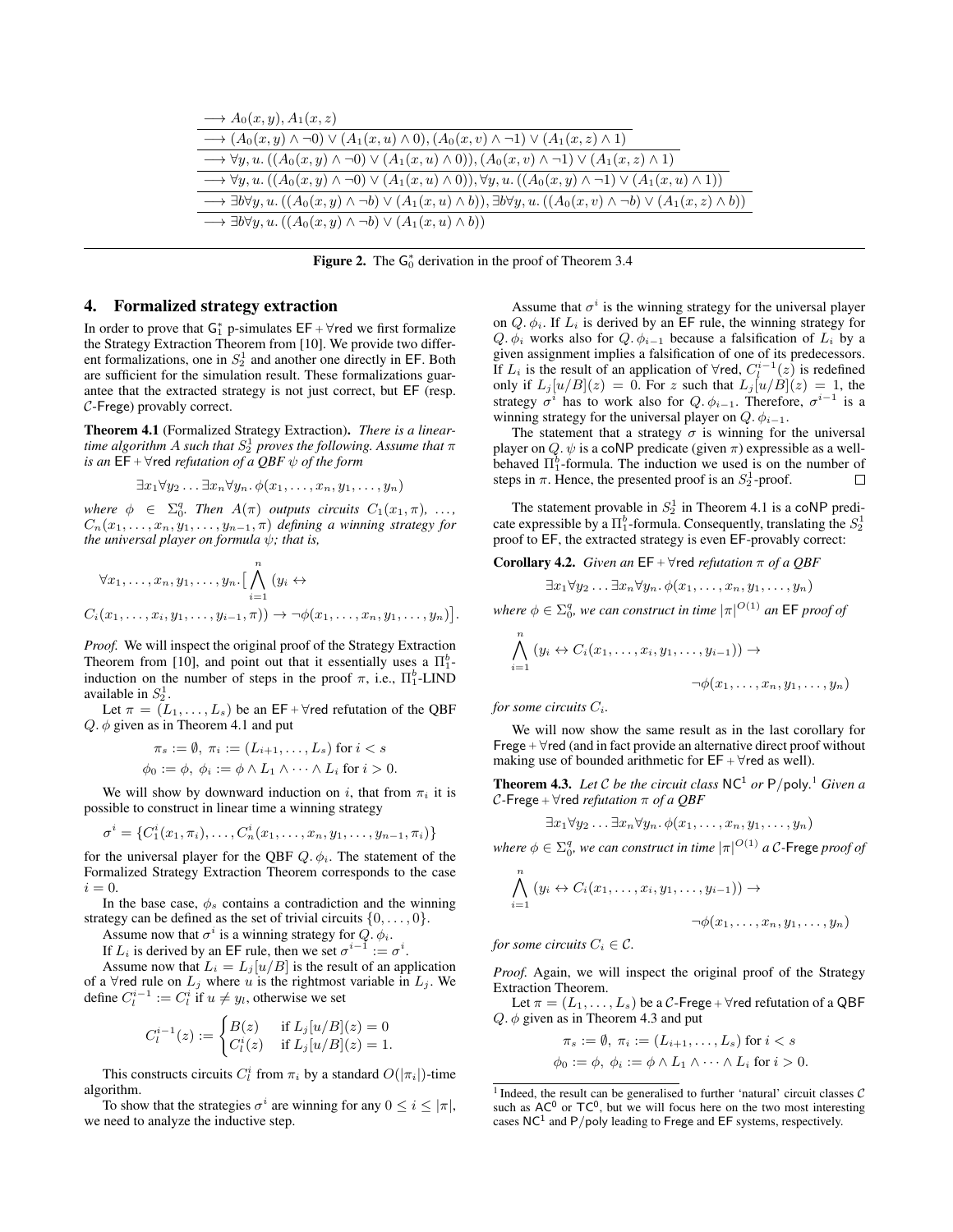We will show by downward induction on i, that from  $\pi_i$  it is possible to construct in linear time a winning strategy

$$
\sigma^i = \{C_1^i(x_1, \pi_i), \ldots, C_n^i(x_1, \ldots, x_n, y_1, \ldots, y_{n-1}, \pi_i)\}\
$$

for the universal player for the QBF  $Q$ .  $\phi_i$ . Moreover, formula

$$
\bigwedge_{l=1}^{n} (y_l \leftrightarrow C_l^i(x_1,\ldots,x_l,y_1,\ldots,y_{l-1},\pi_i)) \rightarrow
$$

$$
\neg \phi_i(x_1,\ldots,x_n,y_1,\ldots,y_n)
$$

denoted  $\sigma^{i}(\phi_{i})$  will have a C-Frege proof of size  $K|\pi_{i}|^{K}$  for a constant  $K$  depending only on the choice of the  $C$ -Frege system. The statement of the theorem corresponds to the case  $i = 0$ .

In the base case,  $\phi_s$  contains a contradiction so the winning strategy can be defined as the set of trivial circuits  $\{0, \ldots, 0\}$  and it is trivially provably correct.

Assume now that  $\sigma^i(\phi_i)$  has a C-Frege proof of size  $K(s+1)$  $i)|\pi_i|^K.$ 

If  $L_i$  is derived by a C-Frege rule, then  $\sigma^{i-1} := \sigma^i$ .

Let now  $L_i = L_j[u/B]$  be the result of an application of a  $\forall$ red rule on  $L_j$  where u is the rightmost variable in  $L_j$ . Then define  $C_l^{i-1} := \overline{C_l^i}$  if  $u \neq y_l$ , otherwise set

$$
C_l^{i-1}(z) := \begin{cases} B(z) & \text{if } L_j[u/B](z) = 0\\ C_l^i(z) & \text{if } L_j[u/B](z) = 1. \end{cases}
$$

This constructs strategies  $\sigma^i$  from  $\pi$  by a  $D|\pi_i|$ -time algorithm for a constant D. W.l.o.g.  $D < K$ . In fact, circuits  $C_l^i$  are in C.

We want to show that  $\sigma^{i-1}(\phi_{i-1})$  has a C-Frege proof of size  $K(s+1-(i-1))|\pi_{i-1}|^K$ .

If  $L_i$  is derived by a C-Frege rule, then  $\sigma^i$  also witnesses  $\neg \phi_{i-1}$ because

$$
\neg L_i \to \neg (L'_1 \land \dots \land L'_t)
$$

for some conjuncts  $L'_1, \ldots, L'_t$  in  $\phi_{i-1}$ . Note that  $C_l^{i-1}$ 's are then  $C_l^i$ 's. The implications

$$
\neg \phi_i \to \neg \phi_{i-1}
$$
  
\n
$$
\sigma^i(\phi_i) \land (\neg \phi_i \to \neg \phi_{i-1}) \to \sigma^{i-1}(\phi_{i-1})
$$
\n(1)

can be derived by a fixed sequence of  $C$ -Frege rules depending only on the choice of  $C$ -Frege. Thus, the common size of  $C$ -Frege proofs of both these implications is  $\leq K_0 |\pi_{i-1}|^{K_0}$  where w.l.o.g.  $K_0$  < K. Therefore  $\sigma^{i-1}(\phi_{i-1})$  has a C-Frege proof of size  $\leq K(s+1-i)|\pi_i|^K + K_1|\pi_{i-1}|^{K_1} \leq K(s+1-(i-1))|\pi_{i-1}|^K$ where  $K_1 > K_0$  depends again on a fixed sequence of C-Frege rules needed to derive  $\sigma^{i-1}(\phi_{i-1})$  from (1) and  $\sigma^i(\phi_i)$ , so w.l.o.g.  $K_1 < K$ .

Assume  $L_i = L_j[u/B]$  is the result of an application of  $\forall$ red where  $u = y_l$ . Then there is a fixed sequence of C-Frege rules deriving implications

$$
\sigma^i(\phi_i) \wedge \neg L_j[u/B] \rightarrow C_l^{i-1} = B \wedge \sigma^{i-1}(\phi_{i-1})
$$
  

$$
\sigma^i(\phi_i) \wedge L_j[u/B] \rightarrow C_l^{i-1} = C_l^i \wedge \sigma^{i-1}(\phi_{i-1}).
$$

The total size of both C-Frege derivations is  $K_0|\pi_{i-1}|^{K_0}$  where  $K_0$  depends on the choice of C-Frege and the size of  $C_l^{i-1}$ 's. The size of all  $C_l^{i-1}$ 's is bounded by  $K|\pi_{i-1}|^K$ . Hence we can assume  $K_0 < K$ . It follows that  $\sigma^{i-1}(\phi_{i-1})$  has a C-Frege proof of size  $\leq K(s+1-i)|\pi_i|^K + K_1|\pi_{i-1}|^{K_1} \leq K(s+1-(i-1))|\pi_{i-1}|^K$ where as before  $K_1$  depends on a fixed sequence of  $C$ -Frege rules needed to simulate a fixed set of 'cut' rules, i.e., w.l.o.g.  $K_1 \nleq K$ . K.

## 5. Gentzen simulates Frege for QBF

We now apply the formalised Strategy Extraction Theorem from the last section to show that Gentzen systems simulate Frege systems in the QBF context. Frege and Gentzen are well known to be equivalent in the classical propositional case [31]. However, in QBF the opposite simulations (Gentzen by Frege) are very likely false as shown by the conditional separations in Section 3.

**Theorem 5.1.**  $G_1^*$  *p-simulates*  $EF + \forall$ red.

*Proof.* By Corollary 4.2, any  $EF + \forall$ red refutation  $\pi$  of a QBF  $\psi$ (given as in Corollary 4.2) can be transformed in time  $|\pi|^{O(1)}$  into an EF proof of

$$
\bigwedge_{i=1}^{n} (y_i \leftrightarrow C_i(x_1, \dots, x_i, y_1, \dots, y_{i-1})) \rightarrow
$$
  

$$
\neg \phi(x_1, \dots, x_n, y_1, \dots, y_n)
$$

for certain circuits  $C_i$ .

**Claim 1.** *There is a*  $|\pi|^{O(1)}$ -size  $G_1^*$  proof of the following sequent

$$
{y_i = C_i(x_1,\ldots,x_i,y_1,\ldots,y_{i-1})\}_{i=1}^n \longrightarrow
$$
  

$$
\neg \phi(x_1,\ldots,x_n,y_1,\ldots,y_n)
$$

where the encoding of circuits  $C_i$  might use some auxiliary vari*ables.*

*Proof of claim.* To see that the claim holds note first that by pequivalence of  $EF$  and  $G_1^*$  (cf. [31]), the  $EF$  proof obtained above can be turned into a  $|\pi|^{O(1)}$ -size  $G_1^*$ -proof of the formula

$$
\neg \left( \bigwedge_{i=1}^n y_i = C_i(x_1, \dots, x_i, y_1, \dots, y_{i-1}) \right) \vee \neg \phi.
$$

This proof can be easily modified so that the  $\vee$  connective is not introduced, leading to a  $|\pi|^{O(1)}$ -size  $G_1^*$ -proof of the sequent

$$
\longrightarrow \neg \left( \bigwedge_{i=1}^{n} y_{i} = C_{i}(x_{1}, \ldots, x_{i}, y_{1}, \ldots, y_{i-1}) \right), \neg \phi.
$$

Moving  $\neg \left( \bigwedge_{i=1}^n y_i = C_i(x_1, \ldots, x_i, y_1, \ldots, y_{i-1}) \right)$  from the succedent to the antecedent we obtain

$$
\bigwedge_{i=1}^n (y_i = C_i(x_1,\ldots,x_i,y_1,\ldots,y_{i-1})) \longrightarrow \neg \phi.
$$

Finally,  $G_1^*$  derives the sequent we want by 'not introducing'  $\wedge$  in the antecedent. This proves the claim.

Applying  $\exists$ -r and  $\exists$ -l introductions,  $G_1^*$  then derives

$$
\Gamma, \exists y_n. y_n = C_n(x_1, \dots, x_n, y_1, \dots, y_{n-1}) \longrightarrow
$$
  

$$
\exists y_n. \neg \phi(x_1, \dots, x_n, y_1, \dots, y_n)
$$

where  $\Gamma = \{y_i = C_i(x_1, \ldots, x_i, y_1, \ldots, y_{i-1})\}_{i=1}^{n-1}$ . As  $G_1^*$  proves efficiently  $\longrightarrow \exists y. y = C(x)$  for any circuit C, we can cut  $\exists y_n \cdot y_n = C_n(x_1, \ldots, x_n, y_1, \ldots, y_{n-1})$  out of the

antecedent and derive

\n
$$
\{y_i = C_i(x_1, \ldots, x_i, y_1, \ldots, y_{i-1})\}_{i=1}^{n-1} \longrightarrow \exists y_n. \neg \phi.
$$

Now, we use ∀-r introduction to obtain

$$
\{y_i = C_i(x_1,\ldots,x_i,y_1,\ldots,y_{i-1})\}_{i=1}^{n-1} \longrightarrow \forall x_n \exists y_n.\neg \phi.
$$

In this way we can gradually cut out all formulas from the antecedent, quantify all variables and derive  $\neg \psi$  in  $G_1^*$  by a proof of size  $|\pi|^{O(1)}$ .  $\Box$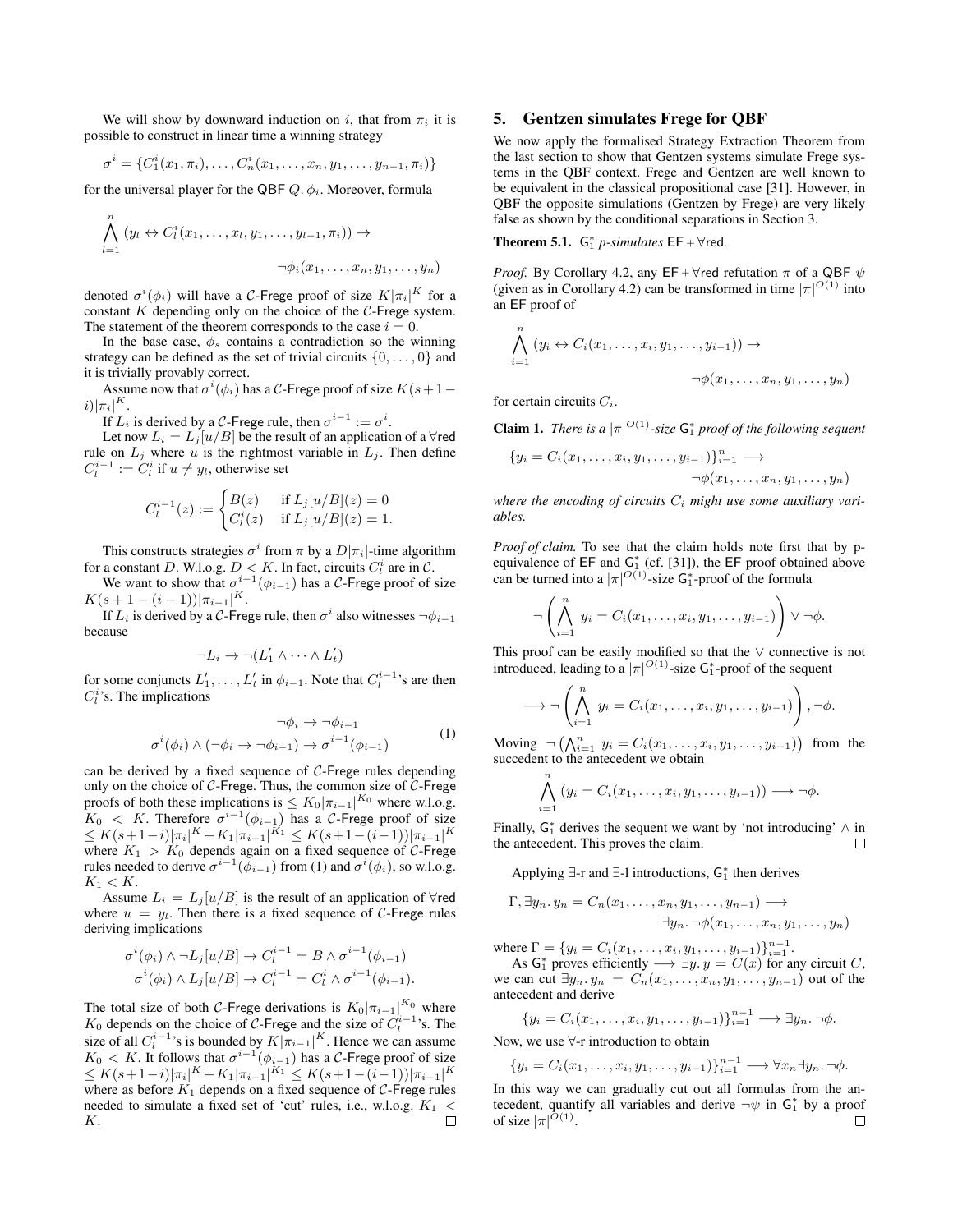To introduce the quantifyer prefix of  $\psi$  in the previous proof we needed to cut  $\Sigma_1^q$ -formulas. We would like to use a similar proof to simulate Frege  $+$   $\forall$ red by  $G_0^*$ . However,  $G_0^*$  is allowed to cut only  $\Sigma_0^q$ -formulas. Therefore we obtain just a simulation of Frege +  $\forall$ red by  $G_0^*$  where the proven sequent in  $G_0^*$  contains a nonempty (easily derivable) antecedent.

Theorem 5.2. *There is a polynomial-time function* t *such that given any* Frege +  $\forall$ red *refutation of a QBF*  $\psi$  *of the form* 

$$
\exists x_1 \forall y_2 \ldots \exists x_n \forall y_n \ldotp \phi(x_1, \ldots, x_n, y_1, \ldots, y_n)
$$

where  $\phi \in \Sigma_0^q$ ,  $t(\pi)$  *is a*  $\mathsf{G}_0^*$  proof of the sequent

$$
\forall x_1 \exists y_2 \ldots \forall x_n \exists y_n \ldotp \bigwedge_{i=1}^n y_i = C_i(x_1, \ldots, x_i, y_1, \ldots, y_{i-1}) \longrightarrow \neg \psi
$$

for some formulas  $C_i$ . Note that the antecedent has a  $\mathsf{G}_0^*$  proof of  $size \ |\pi|^{O(1)}$ .

*Proof.* By Theorem 4.3, any Frege +  $\forall$ red refutation  $\pi$  of a QBF  $\psi$ can be transformed in time  $|\pi|^{O(1)}$  into a Frege proof of

$$
\bigwedge_{i=1}^{n} (y_i \leftrightarrow C_i(x_1, \dots, x_i, y_1, \dots, y_{i-1})) \rightarrow
$$
  

$$
\neg \phi(x_1, \dots, x_n, y_1, \dots, y_n)
$$

for certain formulas  $C_i$ .

Analogously as in the proof of Theorem 5.1, we efficiently obtain a  $|\pi|^{O(1)}$ -size  $\mathsf{G}_0^*$  proof of

$$
\bigwedge_{i=1}^n y_i = C_i(x_1,\ldots,x_i,y_1,\ldots,y_{i-1}) \longrightarrow \neg \phi.
$$

Applying rules ∃-r, ∃-l, ∀-l, ∀-r (in this order) we derive

$$
\forall x_n \exists y_n \ldotp \bigwedge_{i=1}^n y_i = C_i(x_1, \ldots, x_i, y_1, \ldots, y_{i-1}) \longrightarrow \forall x_n \exists y_n \ldotp \neg \phi.
$$

In this way we efficiently introduce all quantifiers and derive the required sequent in  $G_0^*$ .  $\Box$ 

#### 6. Normal forms for QBF Frege proofs

In this section we apply results from Section 4 to obtain two normal forms for Frege +  $\forall$ red and EF +  $\forall$ red proofs. Firstly, we show that any  $EF + \forall$ red refutation can be efficiently rewritten as an  $EF$ derivation followed essentially just by ∀red rules, and the same normalisation applies to Frege +  $\forall$ red. Secondly, we show that in the ∀red rule it is sufficient to only substitute constants.

**Theorem 6.1.** Let C be the circuit class  $NC^1$  or P/poly. For any  $C$ -Frege +  $\forall$ red *refutation*  $\pi$  *of a QBF*  $\psi$  *of the form* 

$$
\exists x_1 \forall y_2 \ldots \exists x_n \forall y_n \ldotp \phi(x_1, \ldots, x_n, y_1, \ldots, y_n)
$$

where  $\phi \in \Sigma_0^q$ , there is a  $|\pi|^{O(1)}$ -size C-Frege +  $\forall$ red *refutation of* ψ *starting with a* C*-*Frege *derivation of*

$$
\bigvee_{i=1}^{n} (y_i \neq C_i(x_1, \ldots, x_i, y_1, \ldots, y_{i-1}))
$$
 (2)

*for some circuits* Ci*, followed by* n *applications of the* ∀red *rule, gradually replacing the rightmost*  $y_i$  *by*  $C_i(x_1, \ldots, x_i, y_1, \ldots, y_{i-1})$ *and cutting*  $y_i \neq C_i(x_1, \ldots, x_i, y_1, \ldots, y_{i-1})$  *out of the disjunction* (2)*.*

*Proof.* Given a C-Frege +  $\forall$ red refutation  $\pi$  of  $\psi$ , by Theorem 4.3, there is a  $|\pi|^{O(1)}$ -size C-Frege proof of

$$
\bigwedge_{i=1}^{n} (y_i \leftrightarrow C_i(x_1,\ldots,x_i,y_1,\ldots,y_{i-1})) \rightarrow
$$
  

$$
\neg \phi(x_1,\ldots,x_n,y_1,\ldots,y_n).
$$

Having  $\psi$  freely available in the refutation, C-Frege can derive (2) by applying the cut rule (derivable in  $C$ -Frege).

The refutation then continues by  $n$  applications of the  $\forall$ red rule, which one by one replaces the rightmost variable  $y_i$  by  $C_i(x_1, \ldots, x_i, y_1, \ldots, y_{i-1})$  and eliminates

$$
y_i \neq C_i(x_1,\ldots,x_i,y_1,\ldots,y_{i-1})
$$

 $\Box$ from the disjunction  $\bigvee_i y_i \neq C_i(x_1, \ldots, x_i, y_1, \ldots, y_{i-1}).$ 

As the Frege (resp. EF) derivation can be efficiently replaced by a tree-like Frege (resp. EF) proof, cf. [31], and the rest of the  $C$ -Frege +  $\forall$ red refutation given above is tree-like we obtain the following.

Corollary 6.2. Frege <sup>+</sup> ∀red *is p-equivalent to tree-like* Frege <sup>+</sup> ∀red*. Likewise,*  $EF + \forall$ red *is p-equivalent to tree-like*  $EF + \forall$ red.

#### 6.1 Substituting constants in  $\forall$ red is sufficient

Frege +  $\forall$ red and EF +  $\forall$ red proofs can be further simplified so that every ∀red rule substitutes only constants instead of general circuits. This shows that the systems are indeed very robustly defined.

Theorem 6.3. Frege +  $\forall$ red *is p-equivalent to* Frege +  $\forall$ red<sub>0,1</sub>. *Likewise,*  $EF + \forall$ red *is p-equivalent to*  $EF + \forall$ red<sub>0,1</sub>.

*Proof.* Let C be either  $NC^1$  or P/poly. It is enough to show that any  $C$ -Frege +  $\forall$ red refutation can be transformed efficiently into a refutation where the ∀red rule substitutes only constants. By Theorem 6.1, for any C-Frege +  $\forall$ red refutation  $\pi$  of  $Q$ .  $\phi$  there is a  $|\pi|^{O(1)}$ -size C-Frege derivation of

$$
\bigvee_{i=1}^{n} (y_i \neq C_i(x_1, \ldots, x_i, y_1, \ldots, y_{i-1}))
$$

from  $\phi(x_1, \ldots, x_n, y_1, \ldots, y_n)$ . Applying  $\forall$ red<sub>0,1</sub> on  $y_n$  we can then derive

$$
C_n(x_1,\ldots,x_n,y_1,\ldots,y_{n-1}) \neq c \vee \newline \bigvee_{i=1}^{n-1} (y_i \neq C_i(x_1,\ldots,x_i,y_1,\ldots,y_{i-1}))
$$

for both constants  $c = 0, 1$ . However, there is a polynomial-size C-Frege proof of

$$
C_n(x_1,...,x_n,y_1,...,y_{n-1}) = 1 \vee
$$
  

$$
C_n(x_1,...,x_n,y_1,...,y_{n-1}) = 0,
$$

so we can derive  $\bigvee_{i \leq n} (y_i \neq C_i(x_1, \ldots, x_i, y_1, \ldots, y_{i-1}))$ . In this way we can efficiently cut all disjuncts and derive a contradiction in C-Frege +  $\forall$ red<sub>0,1</sub>. □

#### 7. Intuitionistic logic corresponds to  $EF + \forall red$

The main information on strong propositional and QBF systems stems from their correspondence to first-order theories of bounded arithmetic (cf. [6, 19, 31]). In this sense,  $G_1^*$  corresponds to  $S_2^1$  and  $G_1$  to  $T_2^1$  (cf. Section 2.6). Here we will establish such a correspondence between first-order intuitionistic logic and  $EF + \forall$ red.

In [14] Buss developed an intuitionistic version of  $S_2^1$ , denoted  $IS_2^1$ , and showed that for *any* formula A,  $IS_2^1 \vdash \exists y. A(x, y)$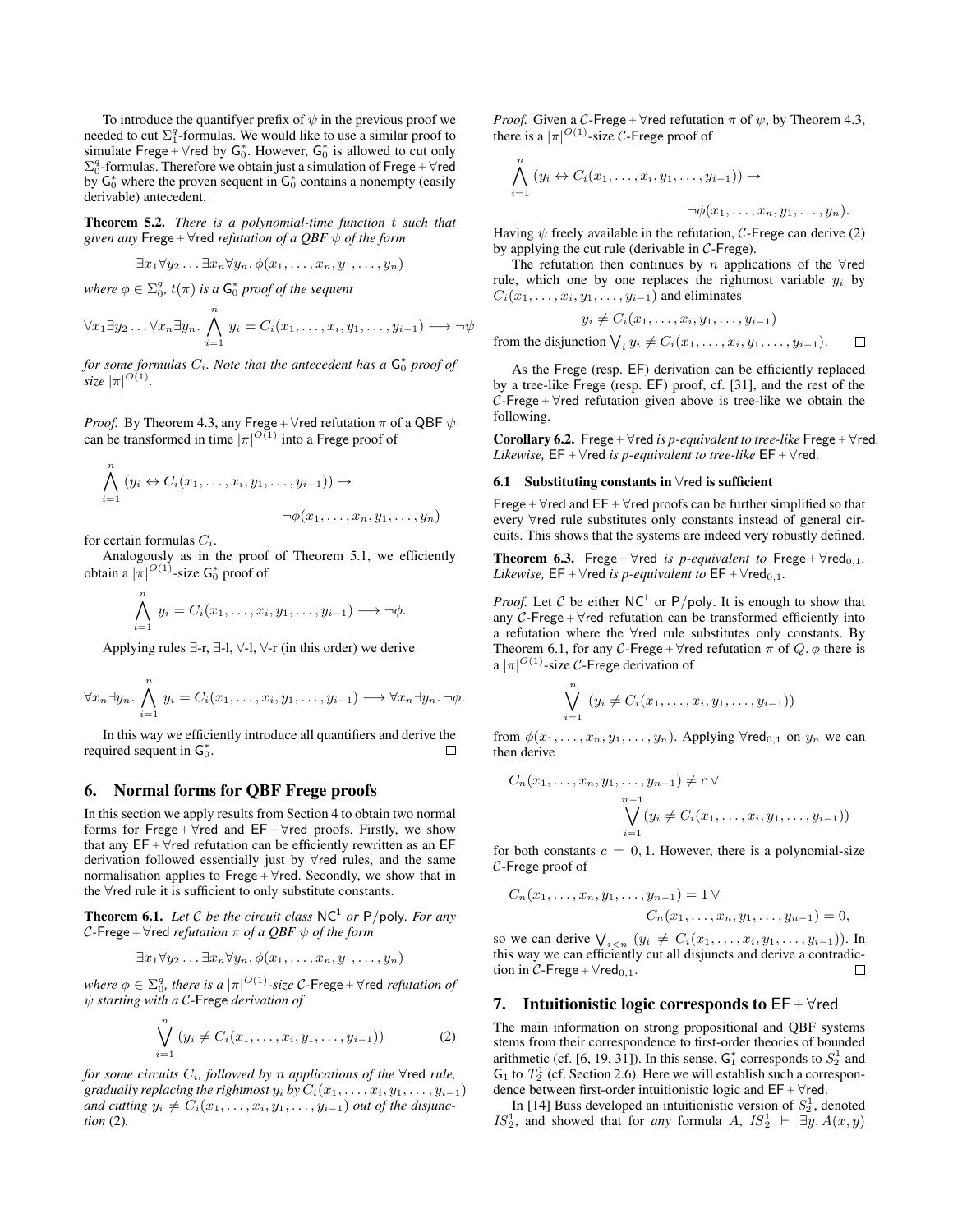implies the existence of a polynomial-time function  $f$  such that  $A(x, f(x))$  holds. This witnessing property resembles the Strategy Extraction Theorem for  $EF + \forall$ red. Using the formalized Strategy Extraction Theorem we can make the correspondence between these systems formal. $<sup>2</sup>$ </sup>

First, we recall the definition of  $IS_2^1$  by Cook and Urquhart [22]. It is equivalent to Buss' original definition, cf. [14].  $\overline{IS_2^1}$  is a theory in the language L (like  $S_2^{\bar{1}}$ ), with underlying intuitionistic predicate logic, cf. [22], a set of basic axioms defining properties of symbols from  $L$ , cf. [22], and a polynomial induction scheme for  $\Sigma_1^{b+}$ -formulas A:

$$
A(0) \land \forall x. \left( A(\left\lfloor \frac{x}{2} \right\rfloor) \to A(x) \right) \to \forall x. A(x).
$$

Here,  $\Sigma_1^{b+}$ -formulas are  $\Sigma_1^b$ -formulas without negation and implication signs.

 $S_2^1$  is  $\Sigma_0^b$ -conservative over  $IS_2^1$ , cf. [22, Corollary 1.7].

We will also use Cook and Urquhart's conservative extension of  $IS_2^1$  denoted IPV, cf. [22, Chapter 4 and Theorem 4.12]. IPV is defined by adding intuitionistic predicate logic to Cook's theory  $PV$ , cf. [17]. The language of  $IPV$  consist of symbols for all polynomial-time functions. The hierarchy of formulas  $\Pi_i^b(PV)$ is defined analogously as  $\Pi_i^b$  but in the language of  $IPV$ . Also, propositional translations  $||A||^n$  for  $\Pi_1^b(PV)$ -formulas A are defined analogously as in the case of  $A \in \Pi_1^b$ . Consequently,  $IPV \vdash$ A for  $A \in \Pi_1^b(PV)$  implies that propositional formulas  $||A||^n$  have polynomial-size EF proofs, cf. [31, Theorem 9.2.7].

Cook and Urquhart [22, Corollary 8.18] generalized Buss' witnessing theorem: whenever  $IPV \vdash \forall x \exists y$ .  $A(x, y)$  for an arbitrarily complex formula  $A$ , then there is a polynomial-time function f (with an IPV function symbol f) such that IPV  $\vdash$  $\forall x. A(x, f(x)).$ 

We are now ready to derive the correspondence between  $IS_2^1$ and  $EF + \forall$ red. The correspondence consists of two parts (cf. [6]). For the first part we translate first-order formulas  $\phi$  into sequences of QBFs [32] and show that translations of provable  $IS_2^1$  formulas have short  $EF + \forall$ red proofs.

**Theorem 7.1.** If  $IS_2^1$  proves a statement  $T$  in prenex form, then *there exist polynomial-size*  $\mathsf{EF} + \forall$ red *refutations of*  $||\neg T||^n$ .

*Proof.* By Cook and Urquhart's improvements of Buss' witnessing theorem, if  $IS_2^1$  proves  $\hat{T}$  of the form

$$
\forall x_1 \exists y_1 \ldots \forall x_n \exists y_n \ldotp T'(x_1, \ldots, x_n, y_1, \ldots, y_n)
$$

for  $T' \in \Sigma_0^b$ , there is an *IPV*-function  $f_1(x_1)$  such that *IPV*  $\vdash$  $\forall x_1,x_2,\exists y_2,\ldots,\forall x_n \exists y_n.\ T'(x_1,\ldots,x_n,f_1(x_1),y_2,\ldots,y_n).$ Iterating this argument all existential quantifiers of  $T$  can be witnessed provably in *IPV* by polynomial-time functions  $f_1, \ldots, f_n$ . Therefore,  $IPV$  proves the  $\Pi_1^b(PV)$  formula

$$
\bigwedge_{i=1}^{n} (y_i \leftrightarrow f_i(x_1, \dots, x_i, y_1, \dots, y_{i-1})) \rightarrow
$$
\n
$$
T'(x_1, \dots, x_n, y_1, \dots, y_n) \quad (3)
$$

and the formulas  $\|(3)\|^n$  have polynomial-size EF proofs. EF +  $\forall$ red can now refute  $\|\neg T\|^n$  in polynomial size by deriving  $\bigvee_i (y_i \neq$ 

 $f_i(x_1, \ldots, x_i, y_1, \ldots, y_{i-1})$  and cutting all the disjuncts as in the proof of Theorem 6.1.  $\Box$ 

The second part of the correspondence consists in proving the soundness of the proof systems in the first-order theory. For this we need to express the correctness of  $EF + \forall$ red by QBFs. This is typically done by the *reflection principle* of a proof system P, stating that whenever  $\phi$  has a P-proof (resp. a P-refutation), then  $\phi$  is true (resp. false).

Here, the Formalized Strategy Extraction Theorem allows us to express the reflection principle of  $EF + \forall$ red by a  $\Pi_1^b$ -formula Ref(EF +  $\forall$ red). More precisely, we define Ref(EF +  $\forall$ red) as the  $\Pi_1^b$ -formula expressing that if  $\pi$  is a proof of a QBF, then circuits  $C_i(x_1, \ldots, x_i, y_1, \ldots, y_{i-1}, \pi)$  obtained as in the Strategy Extraction Theorem witness the existential quantifiers in the QBF as in the statement of Theorem 4.1.

**Theorem 7.2.**  $IS_2^1$  proves  $Ref(EF + \forall red)$ .

*Proof.* The claim follows from Theorem 4.1 together with the  $\Sigma_0^b$ conservativity of  $S_2^1$  over  $IS_2^1$  [22].

Theorem 7.2 implies that  $EF + \forall$ red is the weakest proof system that allows short proofs of all  $IS_2^1$  theorems, i.e., whenever Theorem 7.1 holds for a 'decent' proof system P in place of  $EF + \forall$ red, then P p-simulates  $EF + \forall$ red on QBFs: If Theorem 7.1 holds for a proof system P, then by Theorem 7.2, there are polynomial-size P-proofs of  $\left\Vert \mathsf{Ref}(\mathsf{EF} + \forall \mathsf{red}) \right\Vert^n$ . Hence, if  $\pi$  is an  $\mathsf{EF} + \forall \mathsf{red}$  proof of a QBF  $\psi$ , then P has  $|\pi|^{O(1)}$ -size proofs of  $\psi$  with the existential quantifiers witnessed by some circuits. By  $P$  being decent we mean that  $P$  can introduce efficiently the existential quantifiers in place of the witnessing circuits and this way prove  $\psi$  efficiently in the size of  $\pi$ .

On the other hand,  $EF + \forall$ red is intuitively the strongest proof system for which  $IS_2^1$  proves the reflection principle. Technically, this only holds for proof systems that admit the Strategy Extraction Theorem as for other systems we would need to define the reflection principle as a more complex statement.

## 8. Characterising QBF Frege lower bounds

We finally address the question of lower bounds for  $Free + \forall red$ or even  $EF + \forall$ red. Our next result states that achieving such lower bounds unconditionally will either imply a major breakthrough in circuit complexity or a major breakthrough in classical proof complexity.

#### Theorem 8.1.

- *1.* EF <sup>+</sup> ∀red *is not polynomially bounded if and only if* EF *is not polynomially bounded or* PSPACE  $\nsubseteq$  P/poly.
- *2.* Frege <sup>+</sup> ∀red *is not polynomially bounded if and only if* Frege *is not polynomially bounded or* PSPACE  $\nsubseteq$  NC<sup>1</sup>.<sup>3</sup>

*Proof.* If PSPACE  $\nsubseteq$  P/poly then EF +  $\forall$ red is not polynomially bounded by [10, Theorem 5.13]. Clearly, also if EF is not polynomially bounded then  $EF + \forall$ red is not polynomially bounded.

In the opposite direction, assume that  $EF + \forall$ red is not polynomially bounded. Then there is a sequence of true OBFs  $Q, \psi_n$  such that  $\neg Q$ .  $\psi_n$  do not have polynomial-size refutations in EF +  $\forall$ red. Let  $Q. \psi_n$  have the form

$$
\forall x_1 \exists y_1, \ldots, \forall x_n \exists y_n. \psi_n(x_1, \ldots, x_n, y_1, \ldots, y_n).
$$

<sup>&</sup>lt;sup>2</sup>It could be tempting to expect that an adequate counterpart to  $IS^1_2$  would be intuitionistic propositional logic. However, intuitionistic propositional logic admits the feasible interpolation property, cf. [16], while  $IS^1_2$  can (constructively) prove  $\forall x, z$ . [ $A(x, y) \lor B(x, z)$ ], in principle, without the existence of an efficient interpolant. It is also known, cf. [26], that  $IS_2^1 \vdash$  $\forall y$ .  $A(x, y)$ ∨ $\forall z$ .  $B(x, z)$  implies the existence of an efficient interpolating circuit, but moving the universal quantifiers inside the disjunction is a priori not allowed in intuitionistic logic.

 $3$  By NC<sup>1</sup> we mean *non-uniform* NC<sup>1</sup>. Note that by the space hierarchy theorem it is known that PSPACE  $\varphi$  uniform NC<sup>1</sup>, but this does not suffice for  $\text{Free} + \forall \text{red}$  lower bounds.